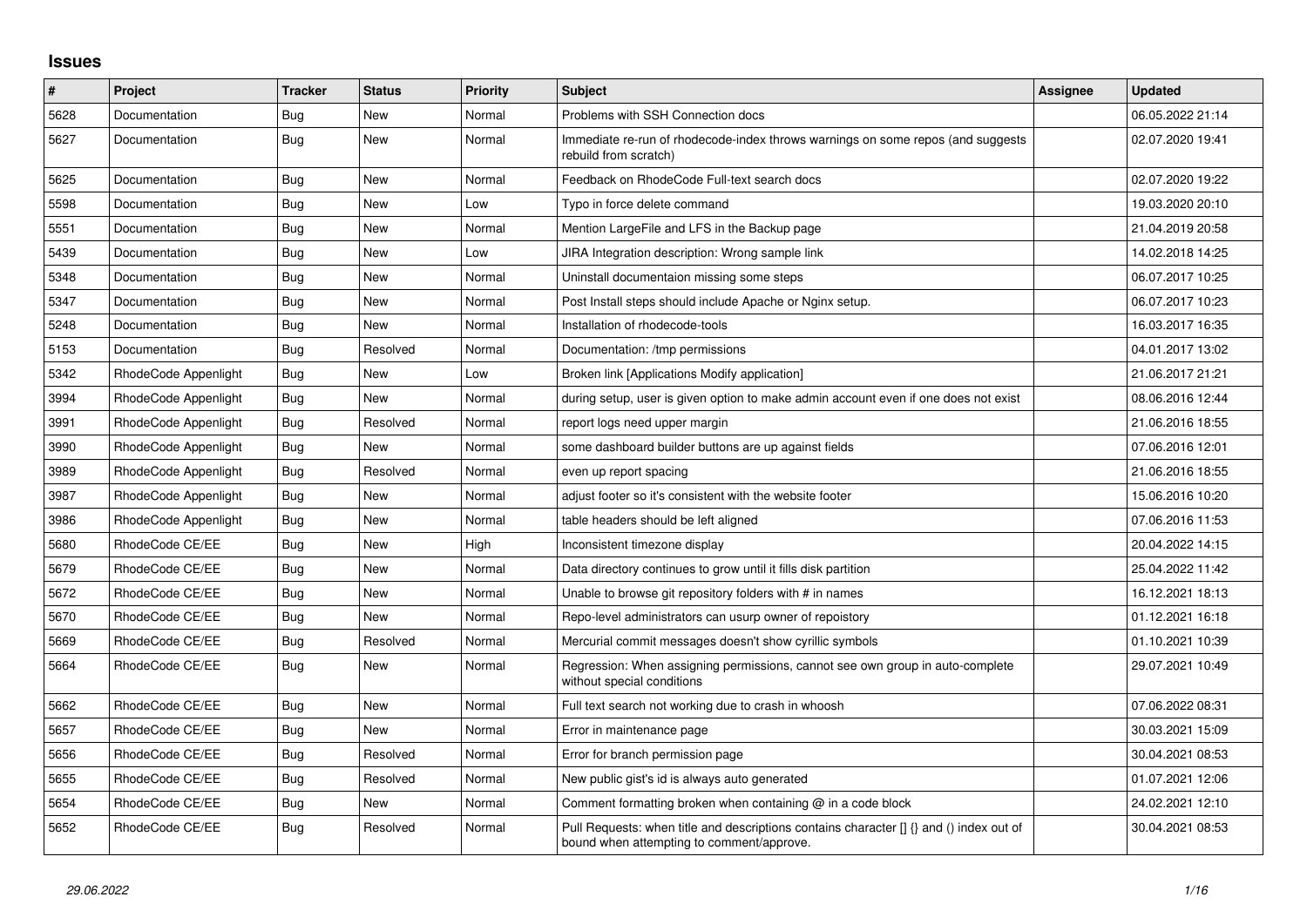| $\pmb{\#}$ | <b>Project</b>  | <b>Tracker</b> | <b>Status</b> | <b>Priority</b> | <b>Subject</b>                                                                                                        | <b>Assignee</b> | <b>Updated</b>   |
|------------|-----------------|----------------|---------------|-----------------|-----------------------------------------------------------------------------------------------------------------------|-----------------|------------------|
| 5651       | RhodeCode CE/EE | Bug            | Resolved      | Normal          | Pull requests can get stuck if the diff is too large (it was created by mistake but we<br>can't open it to delete it) |                 | 30.04.2021 08:53 |
| 5649       | RhodeCode CE/EE | Bug            | New           | Normal          | test-file-upload                                                                                                      |                 | 17.12.2020 23:08 |
| 5645       | RhodeCode CE/EE | <b>Bug</b>     | New           | High            | Rhodecode returns 400 Bad request on huge mercurial repos                                                             |                 | 18.12.2020 06:29 |
| 5644       | RhodeCode CE/EE | Bug            | New           | Normal          | PR inks to comments not working if files are collapsed                                                                |                 | 02.12.2020 10:42 |
| 5636       | RhodeCode CE/EE | <b>Bug</b>     | Resolved      | High            | Remap and Rescan 500 Internal Server Error                                                                            |                 | 30.04.2021 08:53 |
| 5634       | RhodeCode CE/EE | Bug            | Resolved      | Normal          | Quick Search Toolbar bugs out if pull request contains unicode double quote<br>character "                            |                 | 12.10.2020 23:13 |
| 5633       | RhodeCode CE/EE | Bug            | Resolved      | Normal          | Moderately large pull requests fail because inefficient use of reviewer_data_json<br>column in pull requests table    |                 | 12.10.2020 23:13 |
| 5632       | RhodeCode CE/EE | Bug            | New           | Normal          | Missing Parent Folder for Personal Repo lacks proper handling                                                         |                 | 03.08.2020 07:56 |
| 5630       | RhodeCode CE/EE | <b>Bug</b>     | New           | Normal          | Inline comments do not follow the line of code                                                                        |                 | 21.07.2020 11:25 |
| 5629       | RhodeCode CE/EE | Bug            | <b>New</b>    | Normal          | Diff truncated on small files                                                                                         |                 | 21.07.2020 08:58 |
| 5626       | RhodeCode CE/EE | Bug            | New           | Normal          | Whoosh full-text indexing is fully indexing all repos, not recognizing forks                                          |                 | 02.07.2020 19:24 |
| 5624       | RhodeCode CE/EE | <b>Bug</b>     | New           | Normal          | Timeout when trying to test SMTP email configuration                                                                  |                 | 01.07.2020 20:01 |
| 5623       | RhodeCode CE/EE | Bug            | Resolved      | Normal          | Credentials for remote repository URL leaking in Repository Header                                                    |                 | 22.07.2020 00:47 |
| 5622       | RhodeCode CE/EE | Bug            | Resolved      | High            | Upgrade from 4.18.3 to 4.19.3 broke all PRs                                                                           |                 | 28.07.2020 16:44 |
| 5621       | RhodeCode CE/EE | Bug            | Resolved      | Urgent          | $LDAP + User Groups authentication plugin not working after upgrade to 4.19.x$                                        |                 | 15.06.2020 17:56 |
| 5620       | RhodeCode CE/EE | Bug            | Resolved      | Normal          | Regression of mail rendering in Thunderbird                                                                           |                 | 15.06.2020 16:45 |
| 5619       | RhodeCode CE/EE | Bug            | Resolved      | Normal          | Setting Landing Commit to SVN Trunk results in Files tab hitting a 404                                                |                 | 04.06.2020 23:51 |
| 5612       | RhodeCode CE/EE | Bug            | New           | Low             | CPU cores getting maxed out by VCSServer on Repository Size request                                                   |                 | 03.10.2021 23:25 |
| 5605       | RhodeCode CE/EE | <b>Bug</b>     | Resolved      | Normal          | Cannot set subversion compatibility to 1.10                                                                           |                 | 30.03.2020 17:27 |
| 5596       | RhodeCode CE/EE | <b>Bug</b>     | Resolved      | Normal          | Pull Request duplicated after description edit                                                                        |                 | 14.04.2020 13:28 |
| 5594       | RhodeCode CE/EE | Bug            | Resolved      | Normal          | Credentials in Repository Settings for Pull requests are exposed                                                      |                 | 28.05.2020 20:25 |
| 5590       | RhodeCode CE/EE | <b>Bug</b>     | New           | Normal          | Pull Request creation takes 2 minutes                                                                                 |                 | 28.05.2020 20:48 |
| 5588       | RhodeCode CE/EE | Bug            | New           | Normal          | wrong rendering of issue tracker pattern                                                                              |                 | 29.01.2020 11:24 |
| 5575       | RhodeCode CE/EE | <b>Bug</b>     | Resolved      | Low             | Filtering username containing '-' does not work in Admin audit log panel                                              |                 | 20.01.2020 10:04 |
| 5573       | RhodeCode CE/EE | <b>Bug</b>     | Resolved      | Normal          | Wrong notification Base Url for Email-Integrations                                                                    |                 | 16.01.2020 08:53 |
| 5571       | RhodeCode CE/EE | Bug            | Resolved      | Normal          | redmine does not work with firefox any more                                                                           |                 | 25.10.2019 12:38 |
| 5570       | RhodeCode CE/EE | Bug            | New           | Normal          | Remap repositories always fail in RhodeCode community                                                                 |                 | 04.10.2019 14:50 |
| 5569       | RhodeCode CE/EE | Bug            | Resolved      | Normal          | SshWrapper error                                                                                                      |                 | 21.01.2020 02:02 |
| 5567       | RhodeCode CE/EE | <b>Bug</b>     | Resolved      | High            | Error after PR was updated                                                                                            |                 | 20.01.2020 10:04 |
| 5561       | RhodeCode CE/EE | Bug            | Resolved      | Normal          | PR diff doesn't update when target changes                                                                            |                 | 21.05.2020 11:53 |
| 5560       | RhodeCode CE/EE | <b>Bug</b>     | Resolved      | High            | Check all permission API function to flush caches for auth perms                                                      |                 | 08.06.2021 23:56 |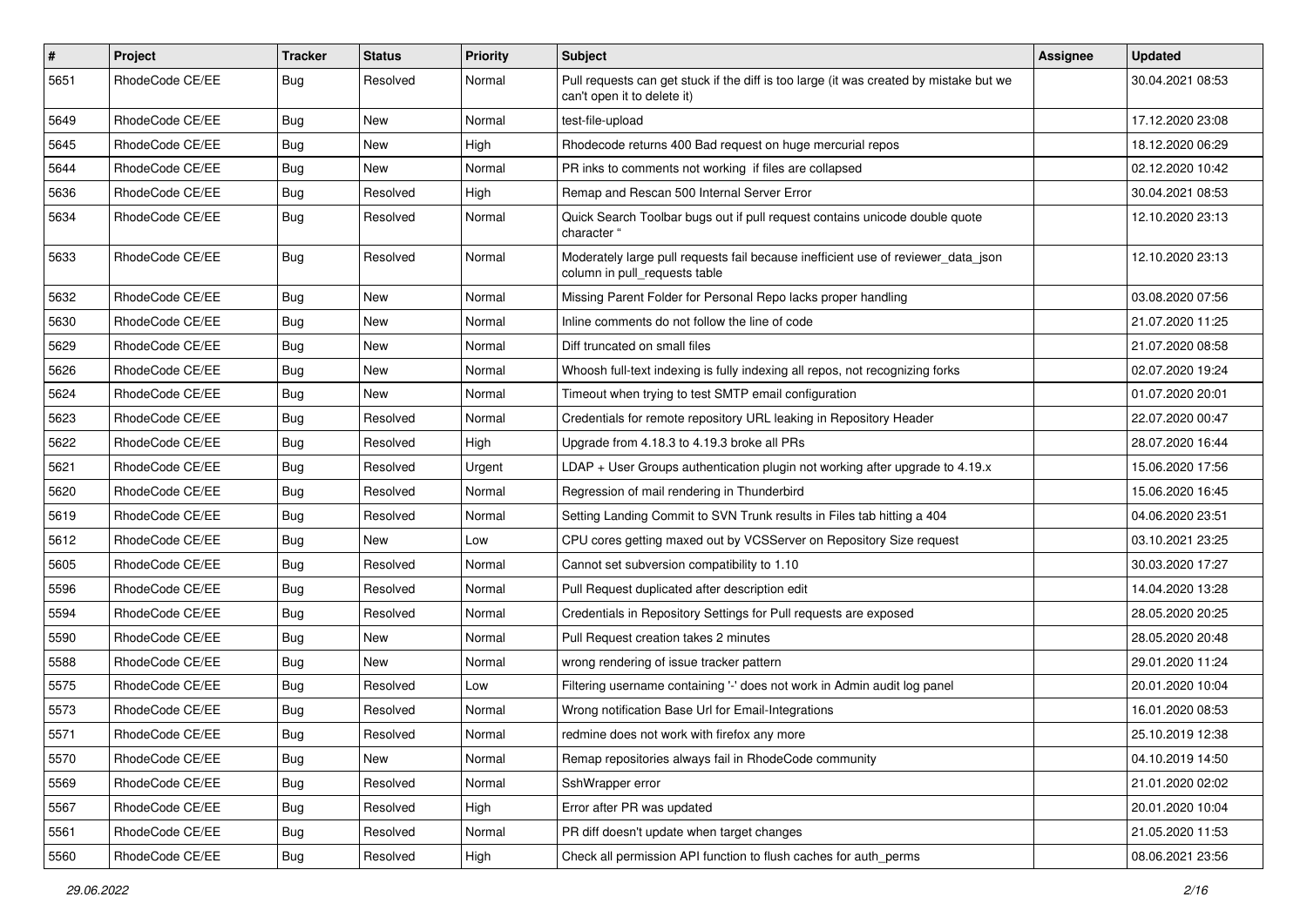| $\pmb{\#}$ | Project         | <b>Tracker</b> | <b>Status</b> | <b>Priority</b> | <b>Subject</b>                                                                                                    | Assignee | <b>Updated</b>   |
|------------|-----------------|----------------|---------------|-----------------|-------------------------------------------------------------------------------------------------------------------|----------|------------------|
| 5559       | RhodeCode CE/EE | Bug            | New           | Normal          | Timezone handling issue on repos list                                                                             |          | 07.07.2019 22:19 |
| 5558       | RhodeCode CE/EE | Bug            | Resolved      | Low             | Commit compare window covers text                                                                                 |          | 08.07.2019 18:12 |
| 5557       | RhodeCode CE/EE | Bug            | Resolved      | Normal          | Consider removing slashes from the RSS feed names                                                                 |          | 31.10.2019 19:54 |
| 5556       | RhodeCode CE/EE | Bug            | <b>New</b>    | Normal          | After upgrade RhodeCode Enterprise, pull request via API adds repo owner as<br>default reviewer                   |          | 01.01.2020 13:09 |
| 5555       | RhodeCode CE/EE | Bug            | Resolved      | Normal          | Making Repository Public does not update the Default User Permissions                                             |          | 28.05.2020 20:26 |
| 5550       | RhodeCode CE/EE | Bug            | New           | Normal          | 500 Internal Server Error   The server has either erred or is incapable of performing<br>the requested operation. |          | 18.04.2019 17:12 |
| 5547       | RhodeCode CE/EE | Bug            | <b>New</b>    | Normal          | UI not consistent between Firefox and Chrome                                                                      |          | 01.03.2019 23:35 |
| 5545       | RhodeCode CE/EE | Bug            | New           | Normal          | Merge commit to contain the username/reponame of the origin                                                       |          | 28.02.2019 13:46 |
| 5540       | RhodeCode CE/EE | <b>Bug</b>     | New           | Normal          | Rhode Code 4.15.2 VCS Caching(?) behaviour                                                                        |          | 25.02.2019 17:01 |
| 5538       | RhodeCode CE/EE | Bug            | <b>New</b>    | Normal          | internal server error (UnicodeDecodeError) during rhodecode-index request                                         |          | 20.02.2019 14:43 |
| 5530       | RhodeCode CE/EE | Bug            | Resolved      | Normal          | Email integration has incorrect url                                                                               |          | 09.02.2019 10:33 |
| 5528       | RhodeCode CE/EE | Bug            | Resolved      | High            | Empty Unicode file causes the PR to return HTTP 500                                                               |          | 28.02.2019 13:52 |
| 5524       | RhodeCode CE/EE | Bug            | <b>New</b>    | High            | Cannot log into RhodeCode anymore                                                                                 |          | 15.01.2019 17:08 |
| 5522       | RhodeCode CE/EE | <b>Bug</b>     | Resolved      | Low             | vcsserver fails when url contains extra "/"                                                                       |          | 28.02.2019 13:52 |
| 5521       | RhodeCode CE/EE | <b>Bug</b>     | Resolved      | Normal          | Proxing SVN http requests does not work when using prefix for rhodecode.                                          |          | 28.02.2019 13:52 |
| 5519       | RhodeCode CE/EE | Bug            | New           | High            | User unable to fork the repo despite setting Repository Forking to Disabled                                       |          | 11.12.2018 22:21 |
| 5518       | RhodeCode CE/EE | Bug            | Resolved      | Normal          | Zero-sized files in /rhodecode/config/rcextensions/examples                                                       |          | 21.01.2020 02:18 |
| 5517       | RhodeCode CE/EE | Bug            | Resolved      | Urgent          | Problem with upgrading to Community-4.15                                                                          |          | 11.12.2018 06:32 |
| 5515       | RhodeCode CE/EE | Bug            | Resolved      | Normal          | PR default reviewer is incorrect                                                                                  |          | 28.02.2019 13:52 |
| 5513       | RhodeCode CE/EE | Bug            | Resolved      | High            | Gist: GitHub flavoured markdown gist creation fails                                                               |          | 07.07.2019 22:21 |
| 5512       | RhodeCode CE/EE | Bug            | <b>New</b>    | Normal          | Show commit phase in summary view                                                                                 |          | 09.11.2018 21:37 |
| 5510       | RhodeCode CE/EE | Bug            | <b>New</b>    | High            | AssertionError: unexpected parameters: user_agent & hook_type                                                     |          | 31.07.2021 11:14 |
| 5509       | RhodeCode CE/EE | <b>Bug</b>     | <b>New</b>    | Normal          | Remove `!important attributes` from UI elements                                                                   |          | 07.12.2018 07:40 |
| 5507       | RhodeCode CE/EE | Bug            | Resolved      | Normal          | Markdown rendering needs improvement                                                                              |          | 15.08.2019 15:40 |
| 5506       | RhodeCode CE/EE | Bug            | New           | Normal          | Web UI fonts are not looking good and is difficult to read for people with low vision                             |          | 26.10.2018 09:38 |
| 5505       | RhodeCode CE/EE | Bug            | Resolved      | Normal          | Notification emails from RhodeCode is garbled in Outlook 2016 web client                                          |          | 07.12.2018 09:49 |
| 5502       | RhodeCode CE/EE | <b>Bug</b>     | Resolved      | High            | 500 error when using multiple custom branch permissions                                                           |          | 07.12.2018 09:49 |
| 5500       | RhodeCode CE/EE | Bug            | New           | Normal          | How to enable/set "RC_SKIP_HOOKS" to disable svn hooks?                                                           |          | 02.10.2018 07:45 |
| 5494       | RhodeCode CE/EE | <b>Bug</b>     | <b>New</b>    | Normal          | rccontrol's python package management causes slow VCS SSH                                                         |          | 02.04.2019 11:56 |
| 5492       | RhodeCode CE/EE | Bug            | New           | Normal          | VCSServer + SVN 1.10                                                                                              |          | 26.07.2018 15:01 |
| 5490       | RhodeCode CE/EE | <b>Bug</b>     | Resolved      | Normal          | Changes to repo group permissions via API are not audit logged                                                    |          | 28.02.2019 13:52 |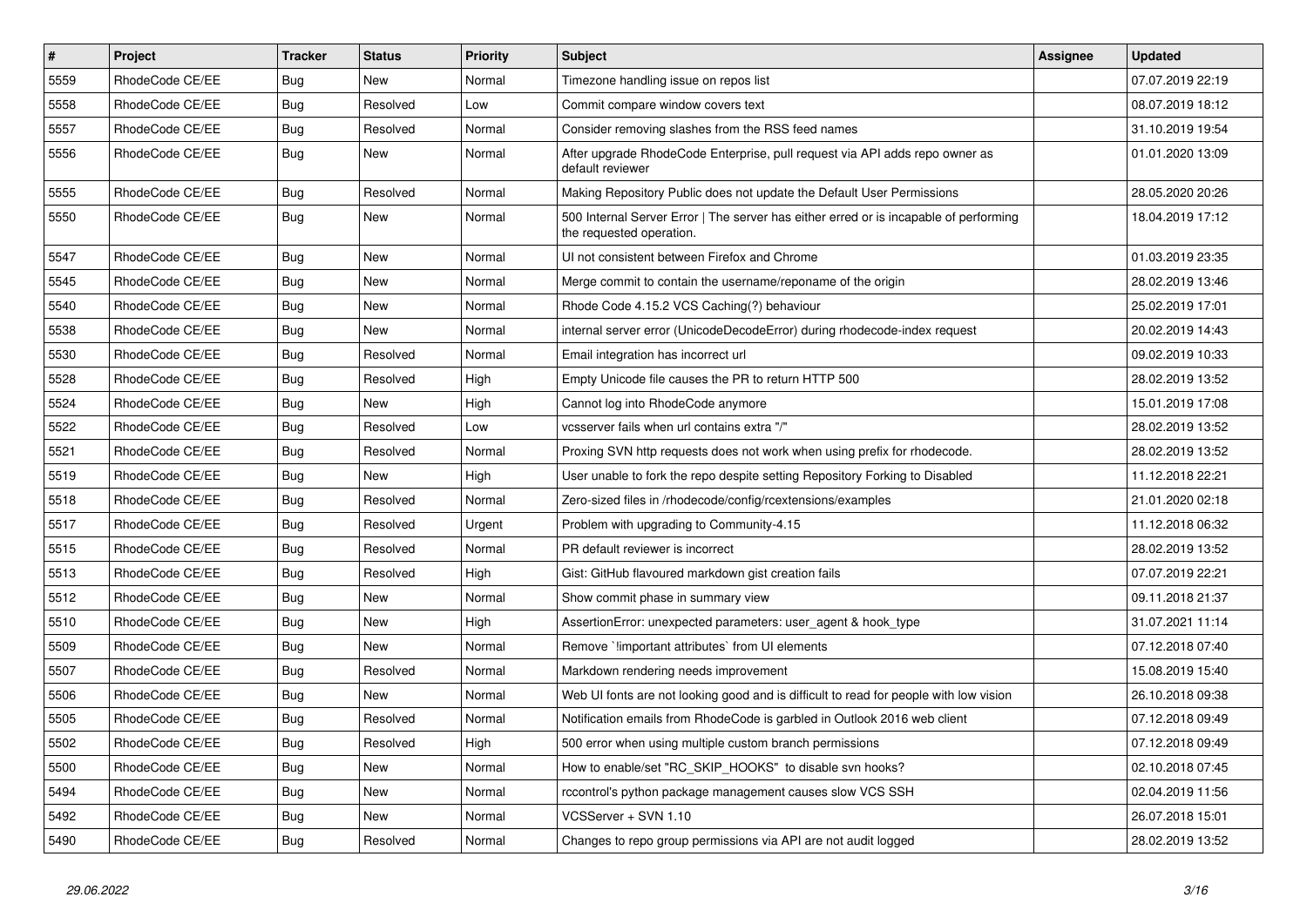| $\pmb{\#}$ | Project         | <b>Tracker</b> | <b>Status</b> | <b>Priority</b> | <b>Subject</b>                                                                                                                                                                       | <b>Assignee</b> | <b>Updated</b>   |
|------------|-----------------|----------------|---------------|-----------------|--------------------------------------------------------------------------------------------------------------------------------------------------------------------------------------|-----------------|------------------|
| 5489       | RhodeCode CE/EE | Bug            | Resolved      | High            | grant_user_permission_to_repo_group API call fails to set permissions on child<br>repos                                                                                              |                 | 11.07.2018 09:57 |
| 5482       | RhodeCode CE/EE | Bug            | Resolved      | Normal          | Changing a repo's 'Remote pull uri' in its Settings fails with 'No repo type specified'                                                                                              |                 | 31.10.2018 08:37 |
| 5475       | RhodeCode CE/EE | Bug            | New           | Normal          | Unable to locate user in OpenLDAP directory via Idaps                                                                                                                                |                 | 08.06.2018 20:06 |
| 5471       | RhodeCode CE/EE | Bug            | New           | Normal          | Webhook integration failing: need more than 3 values to unpack                                                                                                                       |                 | 01.06.2018 02:26 |
| 5462       | RhodeCode CE/EE | Bug            | <b>New</b>    | Normal          | create repo api fails with celery enabled                                                                                                                                            |                 | 10.07.2018 17:49 |
| 5461       | RhodeCode CE/EE | <b>Bug</b>     | Resolved      | Normal          | Changes to user group permissions via API are not audit logged                                                                                                                       |                 | 30.08.2018 09:47 |
| 5460       | RhodeCode CE/EE | Bug            | New           | Low             | Repo creation stuck when remote clone returns partial http code 500                                                                                                                  |                 | 06.07.2018 19:14 |
| 5457       | RhodeCode CE/EE | Bug            | Resolved      | Normal          | Internal server error on full-text search settings page with Elasticsearch                                                                                                           |                 | 16.04.2018 09:08 |
| 5444       | RhodeCode CE/EE | Bug            | Resolved      | Normal          | Error while creating a pull request on a Mercurial repository                                                                                                                        |                 | 17.04.2018 22:29 |
| 5436       | RhodeCode CE/EE | Bug            | Resolved      | High            | Unable To Open Pull Request in 4.11.2                                                                                                                                                |                 | 14.02.2018 11:14 |
| 5434       | RhodeCode CE/EE | Bug            | Resolved      | Immediate       | Locale problem                                                                                                                                                                       |                 | 01.10.2021 09:51 |
| 5433       | RhodeCode CE/EE | Bug            | Resolved      | High            | RhodeCode Community 4.11 doesn't handle HG largefiles extension                                                                                                                      |                 | 01.02.2018 20:08 |
| 5414       | RhodeCode CE/EE | Bug            | New           | High            | When Opening New Pull Request, Target Revision Default Is Undesireable                                                                                                               |                 | 11.04.2018 23:20 |
| 5412       | RhodeCode CE/EE | Bug            | Resolved      | Normal          | Webhook for "pullrequest commented" event returns incomplete data                                                                                                                    |                 | 27.02.2018 18:00 |
| 5410       | RhodeCode CE/EE | Bug            | New           | Normal          | After converting to CE, we get the following error when trying to view some repos in<br>the UI: "UnicodeDecodeError: 'ascii' codec can't decode byte" (full error in<br>Description) |                 | 25.01.2018 20:45 |
| 5406       | RhodeCode CE/EE | Bug            | New           | Normal          | <b>Installer Fails</b>                                                                                                                                                               |                 | 01.12.2017 11:52 |
| 5405       | RhodeCode CE/EE | Bug            | New           | Normal          | Add repository from UI leads to HTTP/404                                                                                                                                             |                 | 28.11.2017 11:39 |
| 5399       | RhodeCode CE/EE | Bug            | In Progress   | High            | Issues with Git LFS integration                                                                                                                                                      |                 | 07.07.2019 22:21 |
| 5381       | RhodeCode CE/EE | Bug            | Resolved      | Normal          | Email integration changeset links invalid                                                                                                                                            |                 | 06.09.2017 12:29 |
| 5380       | RhodeCode CE/EE | <b>Bug</b>     | Resolved      | Normal          | repo commits pageintion error                                                                                                                                                        |                 | 06.09.2017 19:16 |
| 5379       | RhodeCode CE/EE | Bug            | Resolved      | Normal          | Journal RSS feed errors                                                                                                                                                              |                 | 01.09.2017 16:40 |
| 5376       | RhodeCode CE/EE | <b>Bug</b>     | Resolved      | Normal          | error: pretxnchangegroup.acl hook failed: acl: user "" denied on branch "default"                                                                                                    |                 | 16.08.2017 19:45 |
| 5371       | RhodeCode CE/EE | Bug            | <b>New</b>    | Normal          | Comment times in Pull Requests are off by 1 day                                                                                                                                      |                 | 10.04.2018 15:11 |
| 5337       | RhodeCode CE/EE | Bug            | Resolved      | Normal          | Possible memory leak after few Git Pull Requests                                                                                                                                     |                 | 08.08.2017 13:08 |
| 5304       | RhodeCode CE/EE | Bug            | Resolved      | Normal          | Email template not correct                                                                                                                                                           |                 | 31.10.2018 08:36 |
| 5297       | RhodeCode CE/EE | Bug            | Resolved      | Normal          | Locale fails on a SuSE system                                                                                                                                                        |                 | 31.10.2018 08:36 |
| 5277       | RhodeCode CE/EE | Bug            | Resolved      | Normal          | table id=user list table - Ajax error                                                                                                                                                |                 | 13.04.2017 01:04 |
| 5266       | RhodeCode CE/EE | Bug            | Resolved      | Normal          | Validate if changes in target branches get's propagated on Pull request updates                                                                                                      |                 | 05.04.2017 18:10 |
| 5259       | RhodeCode CE/EE | Bug            | Resolved      | Normal          | user-journal storage changes                                                                                                                                                         |                 | 12.04.2017 00:04 |
| 5227       | RhodeCode CE/EE | Bug            | New           | Normal          | 400 during a svn checkout, file with special chars                                                                                                                                   |                 | 23.02.2017 17:43 |
| 5218       | RhodeCode CE/EE | <b>Bug</b>     | New           | Normal          | 500 when forking repository, when using special chars in password.                                                                                                                   |                 | 19.02.2017 21:46 |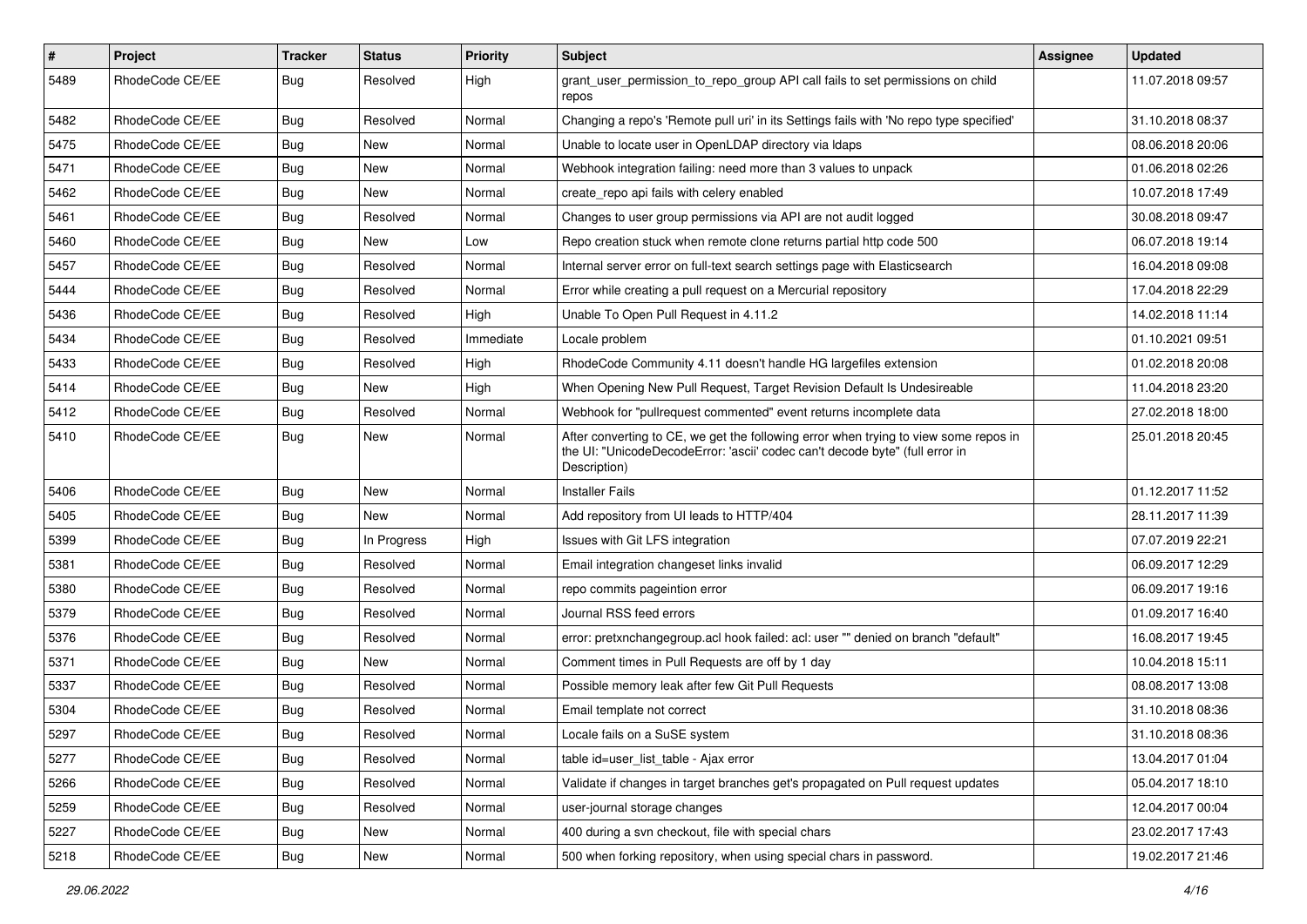| $\vert$ # | Project         | <b>Tracker</b> | <b>Status</b> | <b>Priority</b> | Subject                                                                                                            | <b>Assignee</b> | <b>Updated</b>   |
|-----------|-----------------|----------------|---------------|-----------------|--------------------------------------------------------------------------------------------------------------------|-----------------|------------------|
| 5213      | RhodeCode CE/EE | Bug            | Resolved      | Normal          | Fixing Apache Proxy timeout issues                                                                                 |                 | 14.02.2017 09:44 |
| 5210      | RhodeCode CE/EE | Bug            | Resolved      | Normal          | webook problems                                                                                                    |                 | 13.02.2017 19:43 |
| 5164      | RhodeCode CE/EE | Bug            | Resolved      | Normal          | non-web calls are leaking session objects                                                                          |                 | 13.01.2017 01:30 |
| 4676      | RhodeCode CE/EE | Bug            | Resolved      | Normal          | Some admin passwords can make installation fail                                                                    |                 | 16.12.2016 16:16 |
| 4675      | RhodeCode CE/EE | <b>Bug</b>     | Resolved      | Normal          | Disk free inodes are displayed incorrectly                                                                         |                 | 13.12.2016 22:41 |
| 4306      | RhodeCode CE/EE | Bug            | Resolved      | Normal          | Issue to push file with character # on a SVN                                                                       |                 | 03.04.2017 16:44 |
| 4304      | RhodeCode CE/EE | Bug            | Resolved      | High            | Search: Internal Server Error                                                                                      |                 | 26.11.2016 16:26 |
| 4285      | RhodeCode CE/EE | <b>Bug</b>     | New           | Normal          | Intermittent error while trying to create or fork a repository                                                     |                 | 17.10.2016 22:42 |
| 4274      | RhodeCode CE/EE | Bug            | Resolved      | Normal          | 500 error when push big objects                                                                                    |                 | 13.02.2017 19:53 |
| 4266      | RhodeCode CE/EE | <b>Bug</b>     | Resolved      | Normal          | Error 500 on integrations page after setting up Webhook                                                            |                 | 17.10.2016 15:35 |
| 4255      | RhodeCode CE/EE | Bug            | New           | Normal          | [translation, i18n] translation not being applied to integrations pages                                            |                 | 30.09.2016 15:56 |
| 4206      | RhodeCode CE/EE | <b>Bug</b>     | Resolved      | High            | Error creating SVN groups                                                                                          |                 | 15.09.2016 13:24 |
| 4190      | RhodeCode CE/EE | Bug            | <b>New</b>    | Normal          | [tests] fix or remove rst xss inline test                                                                          |                 | 22.08.2016 12:15 |
| 4189      | RhodeCode CE/EE | Bug            | New           | Normal          | [tests, git] count of commit ids is different for git than hg when comparing remote                                |                 | 22.08.2016 12:34 |
| 4188      | RhodeCode CE/EE | Bug            | <b>New</b>    | Normal          | [tests, svn] changeset tests produce different results for svn                                                     |                 | 22.08.2016 09:54 |
| 4166      | RhodeCode CE/EE | Bug            | Resolved      | Urgent          | [ce] Rhodecode crashing after MySQL error                                                                          |                 | 23.08.2016 23:35 |
| 4154      | RhodeCode CE/EE | Bug            | New           | Low             | [ce, ee] user register via github captcha                                                                          |                 | 05.08.2016 22:51 |
| 4116      | RhodeCode CE/EE | Bug            | <b>New</b>    | High            | [ee] Starting EE or running paster commands like setup-rhodecode does not work<br>without setting LC_ALL properly. |                 | 18.08.2016 21:03 |
| 4109      | RhodeCode CE/EE | Bug            | <b>New</b>    | Normal          | [files] The "switch to commit" widget is broken after using browser back button                                    |                 | 17.04.2018 21:50 |
| 4090      | RhodeCode CE/EE | Bug            | Resolved      | Normal          | test ticket                                                                                                        |                 | 09.03.2021 20:39 |
| 4089      | RhodeCode CE/EE | <b>Bug</b>     | Resolved      | Normal          | svn repository does not exist                                                                                      |                 | 12.06.2018 12:29 |
| 4040      | RhodeCode CE/EE | Bug            | <b>New</b>    | Low             | [ce, ee] logout when logged out causes 403 Cross-site request forgery detected                                     |                 | 23.06.2016 13:40 |
| 3963      | RhodeCode CE/EE | Bug            | New           | Normal          | [ce] Getting a newly added repo via remap/rescan via api gives no data                                             |                 | 27.05.2016 05:02 |
| 3956      | RhodeCode CE/EE | <b>Bug</b>     | New           | Normal          | [ce] - svn commit with all 'None' properties (author, message, etc.)                                               |                 | 23.05.2016 17:22 |
| 3939      | RhodeCode CE/EE | Bug            | <b>New</b>    | Normal          | [ux] changelog filter blank after going back in browser                                                            |                 | 18.05.2016 14:50 |
| 3923      | RhodeCode CE/EE | Bug            | New           | Normal          | odd exception on running internal-code                                                                             |                 | 09.08.2016 10:54 |
| 3922      | RhodeCode CE/EE | <b>Bug</b>     | New           | Normal          | syn backend returns different diff to git/hg backends                                                              |                 | 11.05.2016 14:29 |
| 3615      | RhodeCode CE/EE | Bug            | New           | Low             | (OperationalError) too many SQL variables on admin journal page                                                    |                 | 06.05.2016 11:45 |
| 3555      | RhodeCode CE/EE | <b>Bug</b>     | Resolved      | Normal          | Then disabled repo location change the panel should explicitly state that it's disabled                            |                 | 25.04.2016 10:34 |
| 3441      | RhodeCode CE/EE | <b>Bug</b>     | New           | Normal          | [ux] clicking on line in file view scrolls to that line                                                            |                 | 05.04.2016 13:35 |
| 3382      | RhodeCode CE/EE | <b>Bug</b>     | New           | Normal          | download superrepo with subrepos                                                                                   |                 | 25.03.2016 01:30 |
| 3357      | RhodeCode CE/EE | <b>Bug</b>     | Resolved      | Normal          | switch to sometimes fails to load files metadata                                                                   |                 | 30.03.2016 10:56 |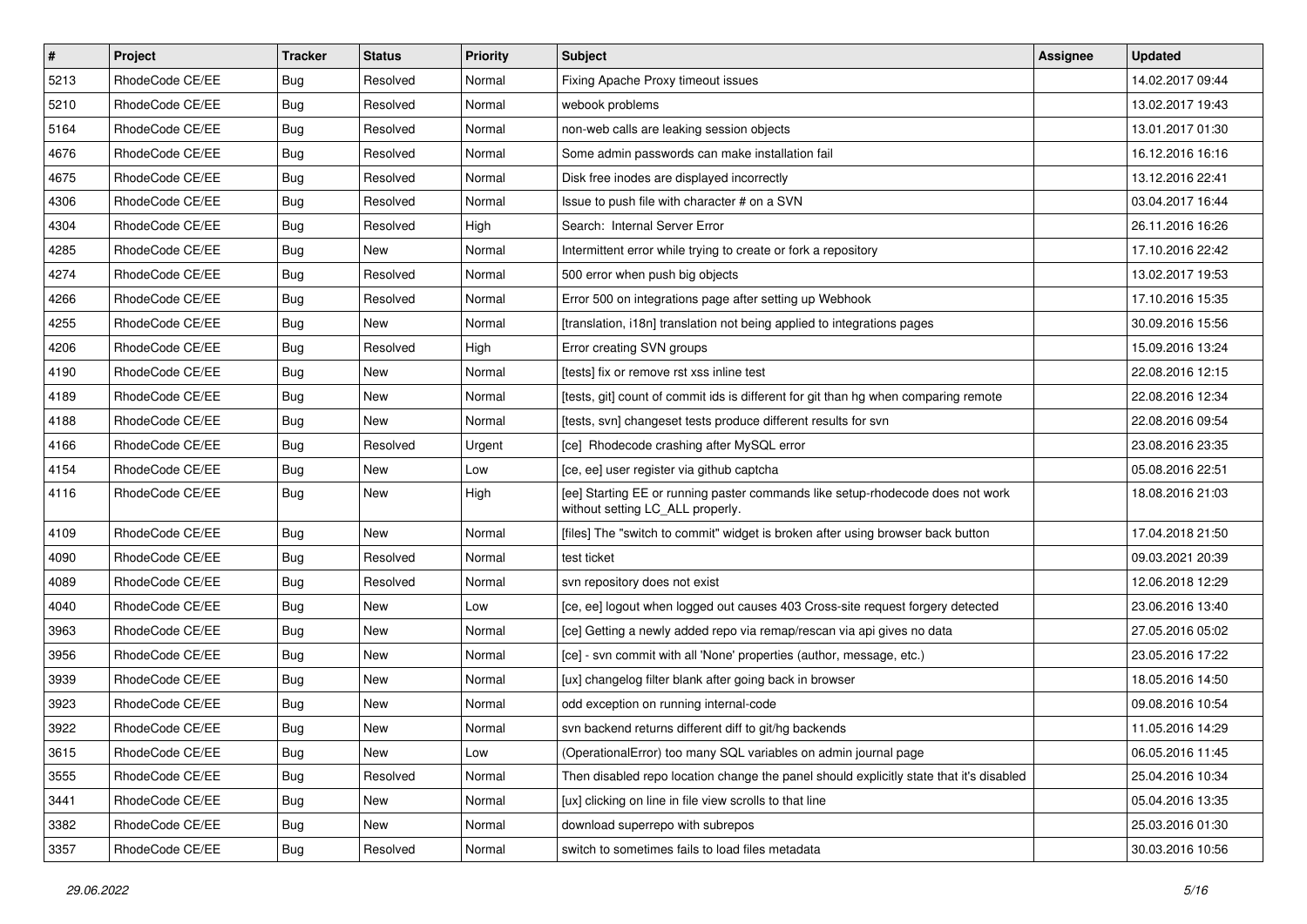| #    | Project         | <b>Tracker</b> | <b>Status</b> | <b>Priority</b> | <b>Subject</b>                                                                                | Assignee                     | <b>Updated</b>   |
|------|-----------------|----------------|---------------|-----------------|-----------------------------------------------------------------------------------------------|------------------------------|------------------|
| 3351 | RhodeCode CE/EE | Bug            | New           | Normal          | Duplicate IP whitelist entry shows error flash                                                |                              | 21.03.2016 15:54 |
| 3334 | RhodeCode CE/EE | Bug            | New           | Normal          | Attempt to edit .coveragerc through the online file editor                                    |                              | 17.03.2016 13:49 |
| 3250 | RhodeCode CE/EE | Bug            | New           | Normal          | Posting a comment message is very slow !                                                      |                              | 17.03.2016 12:57 |
| 3022 | RhodeCode CE/EE | Bug            | New           | Normal          | SVN support with repositories groups                                                          |                              | 26.07.2016 18:25 |
| 2264 | RhodeCode CE/EE | Bug            | Resolved      | Normal          | New user password change doesn't actually require a password change.                          |                              | 12.08.2016 16:01 |
| 1404 | RhodeCode CE/EE | Bug            | Resolved      | Normal          | clone of really huge git repo (4gb) causes pyro to explode                                    |                              | 07.02.2017 14:52 |
| 5553 | RhodeCode CE/EE | Bug            | New           | Normal          | Exceptions Tracker - Exception ID: 140095575901360 after upgrade to the lastes<br>version     | Thierry<br>Wynsdau           | 10.07.2019 10:33 |
| 5523 | RhodeCode CE/EE | Bug            | Resolved      | High            | user from AD is asked to change his password when logs in.                                    | Thierry<br>Wynsdau           | 28.05.2020 20:28 |
| 3372 | RhodeCode CE/EE | Bug            | In Progress   | High            | [Idap, groups] Customer gets an empty list of groups                                          | Mikhail<br>Chernykh          | 08.06.2016 11:32 |
| 4279 | RhodeCode CE/EE | Bug            | Resolved      | Normal          | re-captcha validation is broken                                                               | Martin<br>Bornhold           | 26.10.2016 22:27 |
| 4277 | RhodeCode CE/EE | Bug            | Resolved      | Normal          | [frontend] System info page does not work correctly in safari.                                | Martin<br><b>Bornhold</b>    | 04.11.2016 12:08 |
| 4273 | RhodeCode CE/EE | Bug            | Resolved      | Urgent          | GIT executable not seen by vcsserver                                                          | Martin<br>Bornhold           | 13.10.2016 15:45 |
| 4271 | RhodeCode CE/EE | Bug            | Resolved      | Normal          | Browsing new repository groups via SVN issue                                                  | Martin<br>Bornhold           | 19.10.2016 11:11 |
| 4247 | RhodeCode CE/EE | Bug            | Resolved      | Normal          | [vcs] Using current time as timestamp during archive creating leads to changing<br>hashes     | Martin<br>Bornhold           | 28.09.2016 12:07 |
| 3950 | RhodeCode CE/EE | Bug            | Resolved      | Normal          | [ce, ee] trying to merge pr against a deleted branch/bookmark breaks the pr page              | Martin<br><b>Bornhold</b>    | 27.10.2016 16:12 |
| 5587 | RhodeCode CE/EE | Bug            | Resolved      | Normal          | Broken metatags in 4.18.1                                                                     | Marcin Lulek                 | 29.01.2020 11:46 |
| 5257 | RhodeCode CE/EE | Bug            | New           | Normal          | Git repository with big binary file provokes error and strange behavior/memory leak<br>of RH. | Marcin<br>Kuzminski<br>[CTO] | 23.03.2017 22:02 |
| 4276 | RhodeCode CE/EE | Bug            | Resolved      | Normal          | System info page uses mercurial/git versions from RhodeCode instead of VCSServer              | Marcin<br>Kuzminski<br>[CTO] | 14.11.2016 21:19 |
| 4250 | RhodeCode CE/EE | Bug            | Resolved      | Normal          | Adding a reviewer into existing PR doesn't set a reason.                                      | Marcin<br>Kuzminski<br>[CTO] | 07.10.2016 20:05 |
| 4184 | RhodeCode CE/EE | Bug            | Resolved      | High            | fix content INT overflow bug                                                                  | Marcin<br>Kuzminski<br>[CTO] | 23.08.2016 10:31 |
| 4178 | RhodeCode CE/EE | Bug            | Resolved      | Normal          | RhodeCode EE OVA VM wont run on a ESX 6.0 host                                                | Marcin<br>Kuzminski<br>[CTO] | 15.09.2016 13:25 |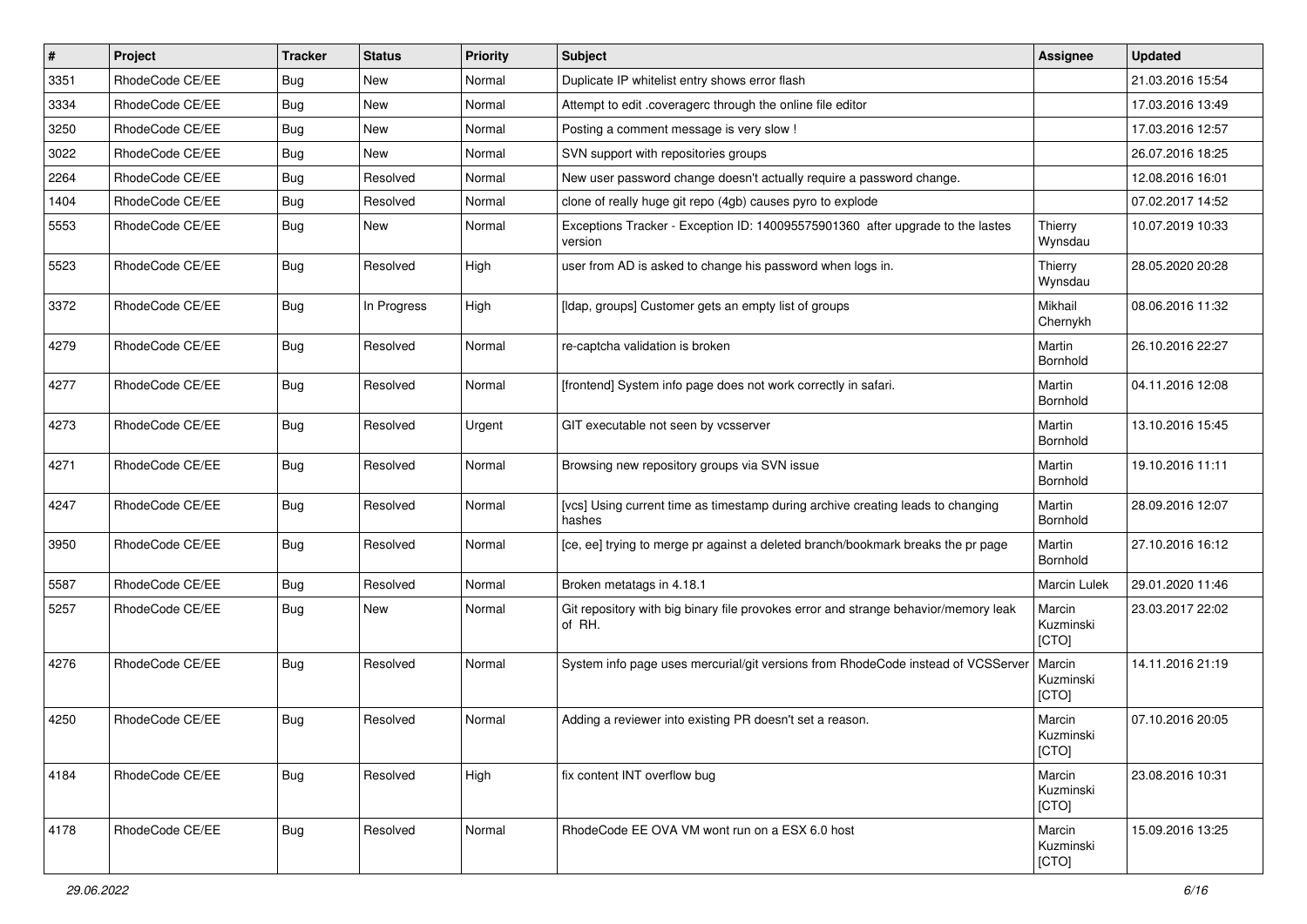| #    | Project         | <b>Tracker</b> | <b>Status</b> | <b>Priority</b> | <b>Subject</b>                                                                                                       | <b>Assignee</b>              | <b>Updated</b>                   |
|------|-----------------|----------------|---------------|-----------------|----------------------------------------------------------------------------------------------------------------------|------------------------------|----------------------------------|
| 4155 | RhodeCode CE/EE | Bug            | Resolved      | Low             | Date of Last Change is not displayed correctly                                                                       | Marcin<br>Kuzminski<br>[CTO] | 21.01.2020 02:20                 |
| 4065 | RhodeCode CE/EE | Bug            | Resolved      | Normal          | [ux, login] 404 on login after comment attempt                                                                       | Marcin<br>Kuzminski<br>[CTO] | 04.07.2016 00:40                 |
| 4036 | RhodeCode CE/EE | Bug            | Resolved      | Normal          | encrypted clone_uri can throw unicodeerror after key change                                                          | Marcin<br>Kuzminski<br>[CTO] | 27.06.2016 19:38                 |
| 4035 | RhodeCode CE/EE | Bug            | In Progress   | Normal          | failed to create whoosh index                                                                                        | Marcin<br>Kuzminski<br>[CTO] | 06.07.2016 00:04                 |
| 3549 | RhodeCode CE/EE | Bug            | Resolved      | Normal          | [4.0.0 regression], file source links use last commit id instead of current commit id                                | Marcin<br>Kuzminski<br>[CTO] | 21.04.2016 16:10                 |
| 3483 | RhodeCode CE/EE | Bug            | New           | Normal          | oauth: disable 3rd party registration if RhodeCode registration is disabled                                          | Marcin<br>Kuzminski<br>[CTO] | 13.04.2016 12:13                 |
| 4254 | RhodeCode CE/EE | Bug            | Resolved      | Normal          | [frontend] 500 Internal Server Error with i18n-ed pages                                                              |                              | Lisa Quatmann   30.09.2016 14:38 |
| 4224 | RhodeCode CE/EE | Bug            | Resolved      | Normal          | [docs] update docs re: removing old instances when switching editions                                                | Lisa Quatmann                | 11.10.2016 15:36                 |
| 4121 | RhodeCode CE/EE | Bug            | Resolved      | Normal          | [ce, ee] server announcement has extra margin                                                                        |                              | Lisa Quatmann   26.09.2016 14:00 |
| 3488 | RhodeCode CE/EE | Bug            | Resolved      | Normal          | [frontend, styling] update icon font                                                                                 | Lisa Quatmann                | 04.10.2016 13:27                 |
| 4199 | RhodeCode CE/EE | Bug            | Resolved      | High            | investigate: ongoing SSL problems when switching to 4.X from 3.X                                                     | Johannes<br>Bornhold         | 15.09.2016 13:14                 |
| 3971 | RhodeCode CE/EE | Bug            | Resolved      | Normal          | [ce, vcs] Merge requests/Pull requests failing due to rebase problem                                                 | Johannes<br>Bornhold         | 19.07.2016 15:54                 |
| 5610 | RhodeCode CE/EE | <b>Bug</b>     | Resolved      | Normal          | Files navigation looses the at= <name> marker</name>                                                                 | Daniel D                     | 03.10.2021 23:23                 |
| 5608 | RhodeCode CE/EE | Bug            | Resolved      | High            | svn+ssh user set incorrectly                                                                                         | Daniel D                     | 31.03.2020 18:21                 |
| 5606 | RhodeCode CE/EE | Bug            | Resolved      | High            | SVN + ssh subdirectory failure                                                                                       | Daniel D                     | 09.04.2020 03:29                 |
| 5604 | RhodeCode CE/EE | Bug            | Resolved      | High            | Search error on second result page                                                                                   | Daniel D                     | 30.03.2020 16:01                 |
| 5599 | RhodeCode CE/EE | Bug            | Resolved      | Normal          | SVN navigation to trunk fails                                                                                        | Daniel D                     | 04.04.2020 11:21                 |
| 5579 | RhodeCode CE/EE | Bug            | Resolved      | Normal          | JS bug when a commit message can be parsed as a number                                                               | Daniel D                     | 20.01.2020 10:04                 |
| 4296 | RhodeCode CE/EE | Bug            | Resolved      | Normal          | [ee] Can not create pull requests with reviewers.                                                                    | Daniel D                     | 07.11.2016 21:17                 |
| 4278 | RhodeCode CE/EE | Bug            | Resolved      | Normal          | [admin] Clicking the save button in admin -> settings -> issue tracker leads to<br>exception if no patterns entered. | Daniel D                     | 18.10.2016 13:38                 |
| 4268 | RhodeCode CE/EE | <b>Bug</b>     | Resolved      | High            | [ee] default reviewers from changed lines is returning wrong values                                                  | Daniel D                     | 06.10.2016 14:35                 |
| 4256 | RhodeCode CE/EE | Bug            | New           | Normal          | [ce, ee, ux] Source code highlight colors conflict with red/green inserted/deleted<br>blocks                         | Daniel D                     | 03.10.2016 05:00                 |
| 4233 | RhodeCode CE/EE | <b>Bug</b>     | Resolved      | High            | slack, git push problem                                                                                              | Daniel D                     | 26.09.2016 11:56                 |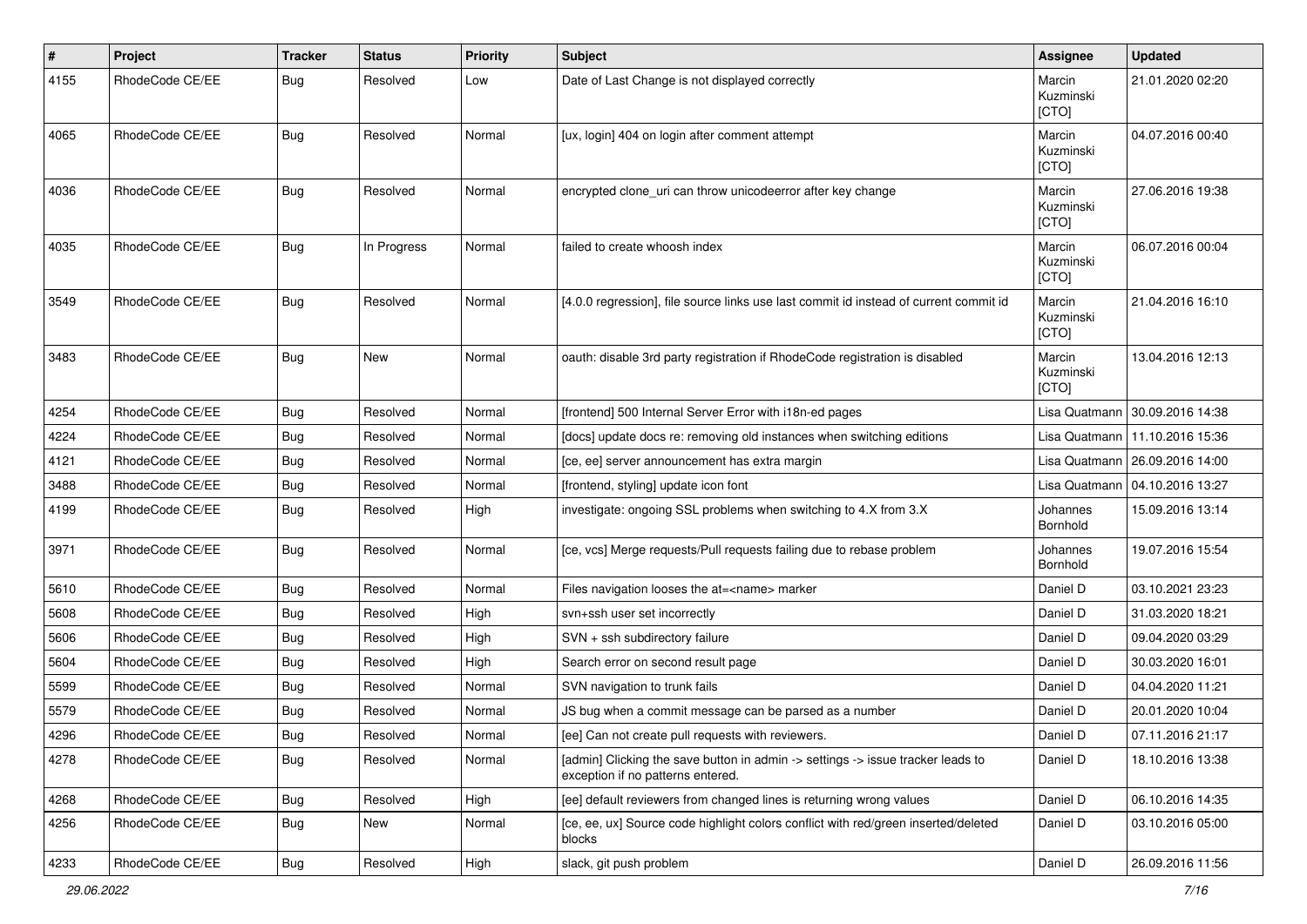| $\pmb{\#}$ | Project                  | <b>Tracker</b> | <b>Status</b> | <b>Priority</b> | <b>Subject</b>                                                                     | <b>Assignee</b>     | <b>Updated</b>   |
|------------|--------------------------|----------------|---------------|-----------------|------------------------------------------------------------------------------------|---------------------|------------------|
| 4223       | RhodeCode CE/EE          | <b>Bug</b>     | Resolved      | High            | [git, tags] annotated tags not appearing in UI                                     | Daniel D            | 12.09.2016 06:12 |
| 4208       | RhodeCode CE/EE          | Bug            | New           | Normal          | [ce, ee] test errors get hidden by error page                                      | Daniel D            | 14.09.2016 12:00 |
| 4173       | RhodeCode CE/EE          | Bug            | Resolved      | Urgent          | [ce, ee] mysql recycle pool timeout not working                                    | Daniel D            | 16.08.2016 22:02 |
| 4110       | RhodeCode CE/EE          | <b>Bug</b>     | In Progress   | Normal          | [ce, ee] repos can be named _admin, _static                                        | Daniel D            | 20.07.2016 19:51 |
| 4092       | RhodeCode CE/EE          | Bug            | Feedback      | Normal          | [ce, ee] Redmine/JIRA integrations - smart commits                                 | Daniel D            | 21.07.2016 12:59 |
| 4091       | RhodeCode CE/EE          | <b>Bug</b>     | Resolved      | Normal          | [ce, ee] Redmine integration blocks for 30 seconds if redmine server not available | Daniel D            | 15.07.2016 12:26 |
| 5576       | RhodeCode CE/EE          | Bug            | Resolved      | High            | Hosting many repositories                                                          | Craig Fairhurst     | 12.02.2020 12:55 |
| 5535       | RhodeCode Control        | Bug            | New           | Normal          | improper rollback on upgrade failure                                               |                     | 09.02.2019 21:12 |
| 5501       | <b>RhodeCode Control</b> | <b>Bug</b>     | New           | Normal          | rccontrol throwing rccontrol.lib.exceptions.SupervisorFailedToStart                |                     | 19.05.2022 19:32 |
| 5531       | RhodeCode Tools          | Bug            | New           | Normal          | rhodecode-index: default cli opts overwrite given mapping file                     |                     | 17.07.2020 17:36 |
| 5450       | RhodeCode Tools          | Bug            | New           | Normal          | rhodecode-api get_license_info no longer works                                     |                     | 17.07.2018 15:01 |
| 687        | Documentation            | Feature        | New           | Normal          | [Integraton ]- Elastic search integration                                          | <b>Brian Butler</b> | 01.07.2016 14:15 |
| 659        | Documentation            | Feature        | New           | Normal          | Peer to Peer Failover                                                              | <b>Brian Butler</b> | 01.07.2016 14:15 |
| 317        | Documentation            | Feature        | New           | High            | Styling                                                                            | <b>Brian Butler</b> | 07.07.2016 10:10 |
| 4220       | RhodeCode Appenlight     | Feature        | New           | Low             | Search params allow sorting of result.                                             |                     | 06.09.2016 16:33 |
| 4071       | RhodeCode Appenlight     | Feature        | New           | Normal          | Allow for easy out-out of assigned permissions                                     |                     | 05.07.2016 10:14 |
| 4064       | RhodeCode Appenlight     | Feature        | New           | Normal          | Create a multiple action feature for Reports and Logs lists                        |                     | 30.06.2016 15:18 |
| 4063       | RhodeCode Appenlight     | Feature        | New           | Normal          | add option to specify custom value in dashboard select                             |                     | 30.06.2016 15:17 |
| 4062       | RhodeCode Appenlight     | Feature        | New           | Normal          | A way to see browser breakdown for an error                                        |                     | 30.06.2016 15:16 |
| 4061       | RhodeCode Appenlight     | Feature        | New           | Normal          | Timezone for applications                                                          |                     | 30.06.2016 15:16 |
| 4060       | RhodeCode Appenlight     | Feature        | New           | Normal          | Replayable requests                                                                |                     | 30.06.2016 15:15 |
| 4059       | RhodeCode Appenlight     | Feature        | New           | Normal          | Server Monitoring                                                                  |                     | 30.06.2016 15:15 |
| 4057       | RhodeCode Appenlight     | Feature        | <b>New</b>    | Normal          | Negation option for search filter                                                  |                     | 30.06.2016 15:12 |
| 4056       | RhodeCode Appenlight     | Feature        | New           | Normal          | Optionally allow to filter graphs per machine in dashboard                         |                     | 30.06.2016 15:12 |
| 4017       | RhodeCode Appenlight     | Feature        | New           | Low             | application logos need help                                                        |                     | 14.06.2016 11:52 |
| 5643       | RhodeCode CE/EE          | Feature        | Resolved      | Low             | jump to bottom of review                                                           |                     | 30.04.2021 08:53 |
| 5642       | RhodeCode CE/EE          | Feature        | Resolved      | Normal          | pull request version column in commit list                                         |                     | 30.04.2021 08:53 |
| 5641       | RhodeCode CE/EE          | Feature        | New           | Normal          | "Add draft" / (x) button usability                                                 |                     | 30.11.2020 20:53 |
| 5638       | RhodeCode CE/EE          | Feature        | New           | Normal          | Add "Copy full url path" button                                                    |                     | 05.02.2021 20:23 |
| 5637       | RhodeCode CE/EE          | Feature        | New           | Normal          | Clone URL templates - add per repository/namespace                                 |                     | 29.10.2020 09:38 |
| 5635       | RhodeCode CE/EE          | Feature        | Resolved      | Normal          | Remember column sorted by of the "Pull Requests You Participate In" table          |                     | 30.11.2020 22:30 |
| 5631       | RhodeCode CE/EE          | Feature        | New           | Normal          | Change target of PR                                                                |                     | 31.07.2020 17:05 |
| 5617       | RhodeCode CE/EE          | Feature        | New           | Normal          | Allow PRs to non-head bookmarks                                                    |                     | 20.05.2020 12:25 |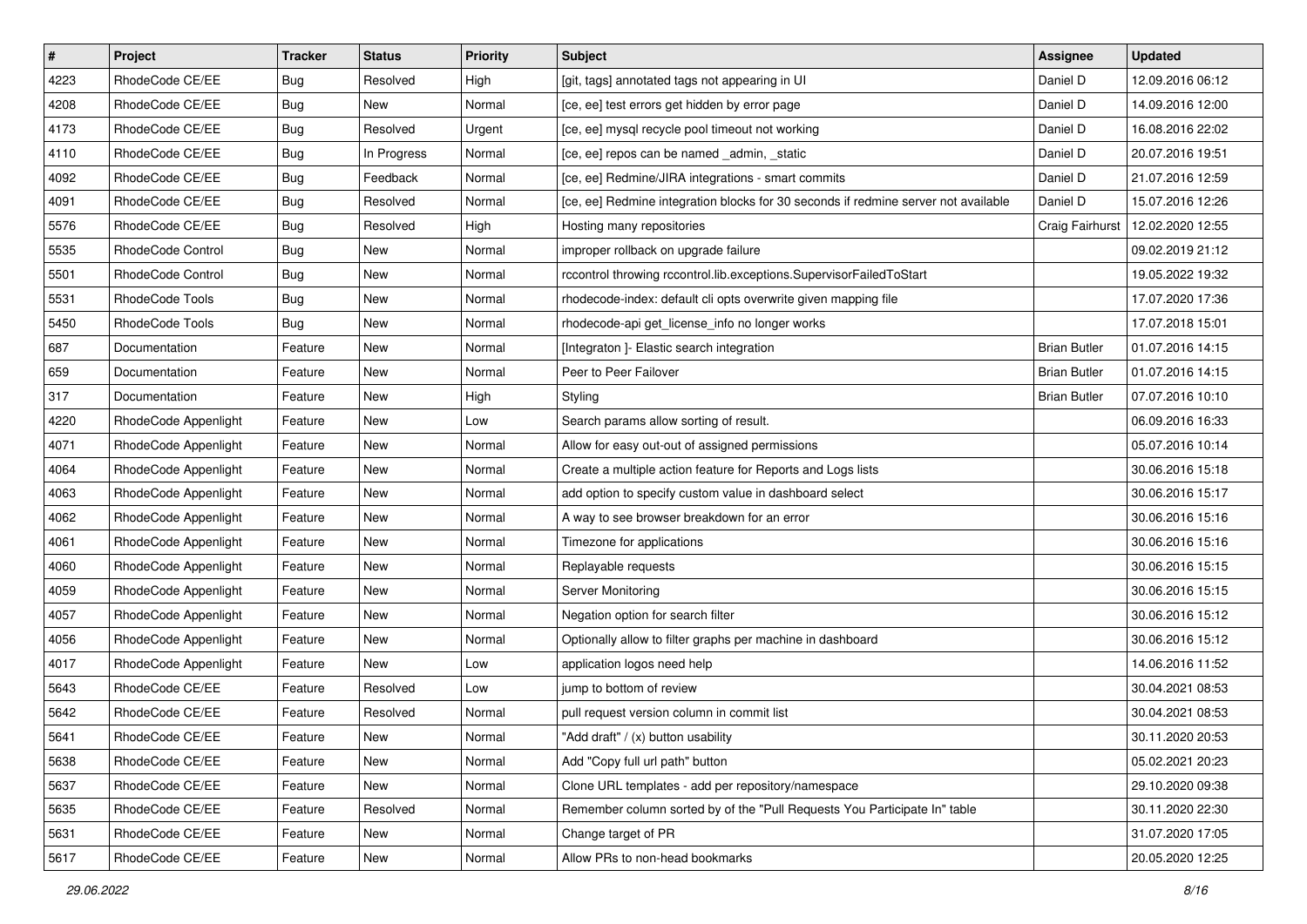| $\vert$ # | Project         | <b>Tracker</b> | <b>Status</b> | <b>Priority</b> | <b>Subject</b>                                                                                  | <b>Assignee</b> | <b>Updated</b>   |
|-----------|-----------------|----------------|---------------|-----------------|-------------------------------------------------------------------------------------------------|-----------------|------------------|
| 5614      | RhodeCode CE/EE | Feature        | Resolved      | Normal          | Show context function name in hg diffs                                                          |                 | 23.04.2020 13:43 |
| 5613      | RhodeCode CE/EE | Feature        | <b>New</b>    | Low             | Feature Request: Issue tracker link in new tab/window                                           |                 | 03.10.2021 23:25 |
| 5611      | RhodeCode CE/EE | Feature        | Resolved      | Normal          | Add information "is the pull request up to date?" in the PR page                                |                 | 03.10.2021 23:24 |
| 5603      | RhodeCode CE/EE | Feature        | Resolved      | Normal          | Code search - highlight matching search terms                                                   |                 | 30.03.2020 11:16 |
| 5601      | RhodeCode CE/EE | Feature        | Resolved      | Normal          | Default navigation should be by branch name not commit id                                       |                 | 04.06.2020 23:51 |
| 5600      | RhodeCode CE/EE | Feature        | New           | Normal          | Change default repository landing page                                                          |                 | 27.01.2021 01:04 |
| 5595      | RhodeCode CE/EE | Feature        | New           | Normal          | Group code review mail notification                                                             |                 | 03.03.2020 10:17 |
| 5586      | RhodeCode CE/EE | Feature        | New           | Normal          | @mention should be a link                                                                       |                 | 29.01.2020 11:46 |
| 5585      | RhodeCode CE/EE | Feature        | Resolved      | Normal          | Minimize downtime on rccontrol upgrade                                                          |                 | 27.03.2020 09:45 |
| 5584      | RhodeCode CE/EE | Feature        | New           | Normal          | "update pull request link" message on vcs client                                                |                 | 23.01.2020 10:32 |
| 5583      | RhodeCode CE/EE | Feature        | Resolved      | Normal          | rcextensions hook for pull request comment                                                      |                 | 23.04.2020 13:42 |
| 5574      | RhodeCode CE/EE | Feature        | Resolved      | Normal          | hg: Information for external hooks                                                              |                 | 30.07.2020 15:40 |
| 5552      | RhodeCode CE/EE | Feature        | New           | High            | PR dependency across repos                                                                      |                 | 22.06.2019 01:15 |
| 5543      | RhodeCode CE/EE | Feature        | New           | Normal          | Repo API should have equivalent get_repo_audit_logs() to User API call<br>get_user_audit_logs() |                 | 26.02.2019 12:22 |
| 5536      | RhodeCode CE/EE | Feature        | Resolved      | Low             | Ability to disable server-side SSH key generation                                               |                 | 28.02.2019 13:52 |
| 5520      | RhodeCode CE/EE | Feature        | Resolved      | Normal          | Show the head commits shas when the merge is prevented due to multiple heads                    |                 | 28.02.2019 13:52 |
| 5511      | RhodeCode CE/EE | Feature        | New           | Normal          | New feature to synchronize the fork with the remote repo from the summary page                  |                 | 13.11.2018 01:23 |
| 5504      | RhodeCode CE/EE | Feature        | New           | Normal          | Buttons to copy commit hash and to expand the commit message in the repo<br>summary view        |                 | 26.10.2018 00:59 |
| 5469      | RhodeCode CE/EE | Feature        | Resolved      | Normal          | elastisearch > 2.x not supported?                                                               |                 | 21.01.2020 02:19 |
| 5396      | RhodeCode CE/EE | Feature        | Resolved      | Normal          | Merge state with shadow repo should be created during pull request                              |                 | 12.10.2017 21:57 |
| 5321      | RhodeCode CE/EE | Feature        | Resolved      | Normal          | Audit logs                                                                                      |                 | 21.06.2017 12:49 |
| 5316      | RhodeCode CE/EE | Feature        | In Progress   | Normal          | UI should provide checkout URL for a SVN path                                                   |                 | 06.11.2017 21:59 |
| 5289      | RhodeCode CE/EE | Feature        | New           | High            | Ability to Upload/Replace a file using the UI                                                   |                 | 22.09.2017 10:29 |
| 5278      | RhodeCode CE/EE | Feature        | New           | Normal          | Require support for git repositories of the form git://                                         |                 | 13.04.2017 15:20 |
| 5273      | RhodeCode CE/EE | Feature        | New           | Normal          | Comment status                                                                                  |                 | 07.04.2017 13:10 |
| 5272      | RhodeCode CE/EE | Feature        | Resolved      | Normal          | Pull Request checklist                                                                          |                 | 21.01.2020 02:09 |
| 5271      | RhodeCode CE/EE | Feature        | New           | Normal          | Private comments                                                                                |                 | 07.04.2017 12:01 |
| 5256      | RhodeCode CE/EE | Feature        | New           | Normal          | Last repository access time.                                                                    |                 | 23.03.2017 16:34 |
| 5187      | RhodeCode CE/EE | Feature        | Resolved      | Normal          | changelog dynamic loading of commits                                                            |                 | 12.06.2018 12:31 |
| 4301      | RhodeCode CE/EE | Feature        | New           | Normal          | [API] toggle force password reset in api for Idap users                                         |                 | 28.10.2016 15:43 |
| 4272      | RhodeCode CE/EE | Feature        | New           | Normal          | Better SPAM protection                                                                          |                 | 12.10.2016 11:14 |
| 4226      | RhodeCode CE/EE | Feature        | New           | Normal          | [settings, system info] add VCS and Channelstream status to System Info                         |                 | 14.09.2016 16:45 |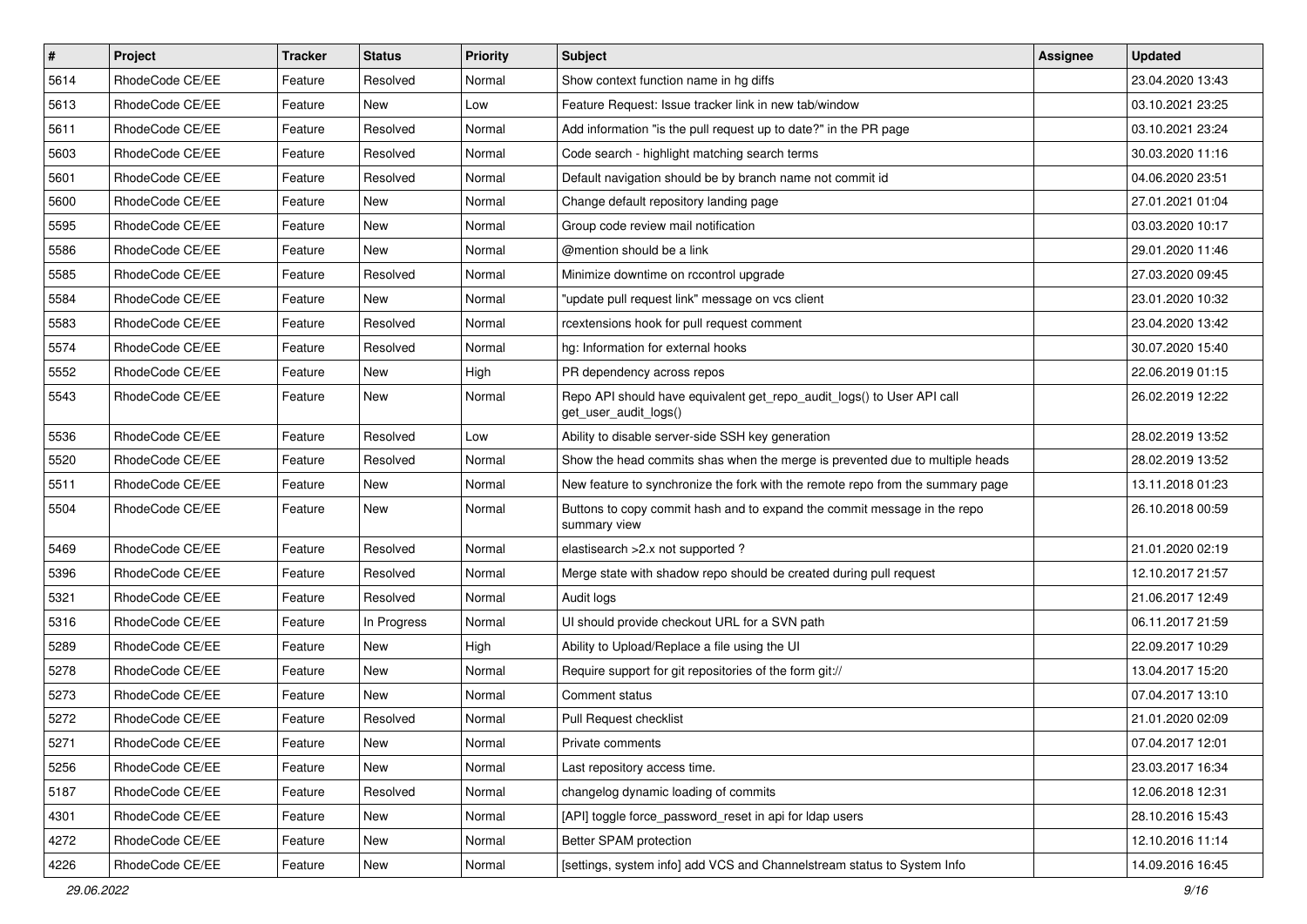| $\pmb{\#}$ | Project         | <b>Tracker</b> | <b>Status</b> | <b>Priority</b> | <b>Subject</b>                                                            | Assignee                     | <b>Updated</b>                    |
|------------|-----------------|----------------|---------------|-----------------|---------------------------------------------------------------------------|------------------------------|-----------------------------------|
| 4222       | RhodeCode CE/EE | Feature        | New           | Normal          | Configurable detection of READMEs                                         |                              | 09.09.2016 10:05                  |
| 4207       | RhodeCode CE/EE | Feature        | Resolved      | Normal          | Support for obsolescence markers in changelog UI                          |                              | 19.05.2017 16:14                  |
| 4192       | RhodeCode CE/EE | Feature        | Resolved      | Normal          | [ce, ee] slack/hipchat integrations group commits by branch pushed        |                              | 09.09.2016 19:01                  |
| 4191       | RhodeCode CE/EE | Feature        | <b>New</b>    | Normal          | Add custom Image logo option to header                                    |                              | 22.08.2016 14:49                  |
| 4182       | RhodeCode CE/EE | Feature        | <b>New</b>    | Normal          | add direct link from notification to corresponding PR                     |                              | 19.08.2016 12:35                  |
| 4144       | RhodeCode CE/EE | Feature        | <b>New</b>    | Normal          | [ux] improve enable/disable of notifications                              |                              | 02.08.2016 17:19                  |
| 4044       | RhodeCode CE/EE | Feature        | Resolved      | Normal          | Branch permissions                                                        |                              | 30.08.2018 09:48                  |
| 3999       | RhodeCode CE/EE | Feature        | Resolved      | Normal          | Add `send account information` to user creation page                      |                              | 28.06.2016 15:22                  |
| 3981       | RhodeCode CE/EE | Feature        | Resolved      | Normal          | Add cloud hosting like Gitlab, GitHub                                     |                              | 02.03.2020 09:14                  |
| 3980       | RhodeCode CE/EE | Feature        | <b>New</b>    | Normal          | Add CI engine                                                             |                              | 05.06.2016 21:32                  |
| 3979       | RhodeCode CE/EE | Feature        | <b>New</b>    | Normal          | Add kanban board                                                          |                              | 05.06.2016 21:20                  |
| 3978       | RhodeCode CE/EE | Feature        | <b>New</b>    | Normal          | Add bug tracker                                                           |                              | 05.06.2016 21:20                  |
| 3977       | RhodeCode CE/EE | Feature        | <b>New</b>    | Normal          | Wiki                                                                      |                              | 05.06.2016 21:11                  |
| 3486       | RhodeCode CE/EE | Feature        | <b>New</b>    | Normal          | expose origin of permission in perm dict for users                        |                              | 06.06.2016 10:54                  |
| 3472       | RhodeCode CE/EE | Feature        | <b>New</b>    | Normal          | Expose unified hooks that can be used in SSH backend                      |                              | 14.04.2016 17:54                  |
| 3460       | RhodeCode CE/EE | Feature        | <b>New</b>    | Normal          | [ux, frontend] hide "show more" button when there is nothing more to show |                              | 11.04.2016 13:37                  |
| 3455       | RhodeCode CE/EE | Feature        | <b>New</b>    | Normal          | [ux] commit message search should render entire commit message            |                              | 07.04.2016 17:50                  |
| 3440       | RhodeCode CE/EE | Feature        | <b>New</b>    | Normal          | [design, ux] mock-up user interface for adding a branch/bookmark          |                              | 05.04.2016 09:21                  |
| 3373       | RhodeCode CE/EE | Feature        | New           | Normal          | Allow to create Bookmarks and Branches from UI                            |                              | 05.04.2016 09:21                  |
| 2882       | RhodeCode CE/EE | Feature        | <b>New</b>    | Normal          | Bulk comment submit                                                       |                              | 17.03.2016 17:50                  |
| 2817       | RhodeCode CE/EE | Feature        | Resolved      | Normal          | Make largefiles downloadable from the interface                           |                              | 27.03.2017 14:04                  |
| 2539       | RhodeCode CE/EE | Feature        | Feedback      | Normal          | Recursive deletion of resources                                           |                              | 20.04.2016 08:52                  |
| 1457       | RhodeCode CE/EE | Feature        | <b>New</b>    | Normal          | add allow permissions inheritance on repo groups                          |                              | 22.09.2017 10:27                  |
| 148        | RhodeCode CE/EE | Feature        | <b>New</b>    | Normal          | [comments] Add per file and multiline comments in a changeset             |                              | 25.05.2016 10:20                  |
| 5548       | RhodeCode CE/EE | Feature        | <b>New</b>    | Normal          | <b>Initial Search API</b>                                                 | Peter Colledge               | 07.07.2019 22:21                  |
| 5368       | RhodeCode CE/EE | Feature        | Resolved      | Normal          | Mercurial: Close branch before merging it                                 |                              | Mathieu Cantin   21.01.2020 02:11 |
| 1055       | RhodeCode CE/EE | Feature        | Resolved      | Normal          | [pr, vcs] Expose the shadow repository of a pull request                  | Martin<br>Bornhold           | 26.10.2016 10:33                  |
| 5653       | RhodeCode CE/EE | Feature        | New           | Normal          | Extend SSH clone to support cloning by repo id.                           | Marcin<br>Kuzminski<br>[CTO] | 17.02.2021 12:58                  |
| 5442       | RhodeCode CE/EE | Feature        | Resolved      | Low             | Preview of Jupyter notebooks                                              | Marcin<br>Kuzminski<br>[CTO] | 16.01.2019 16:33                  |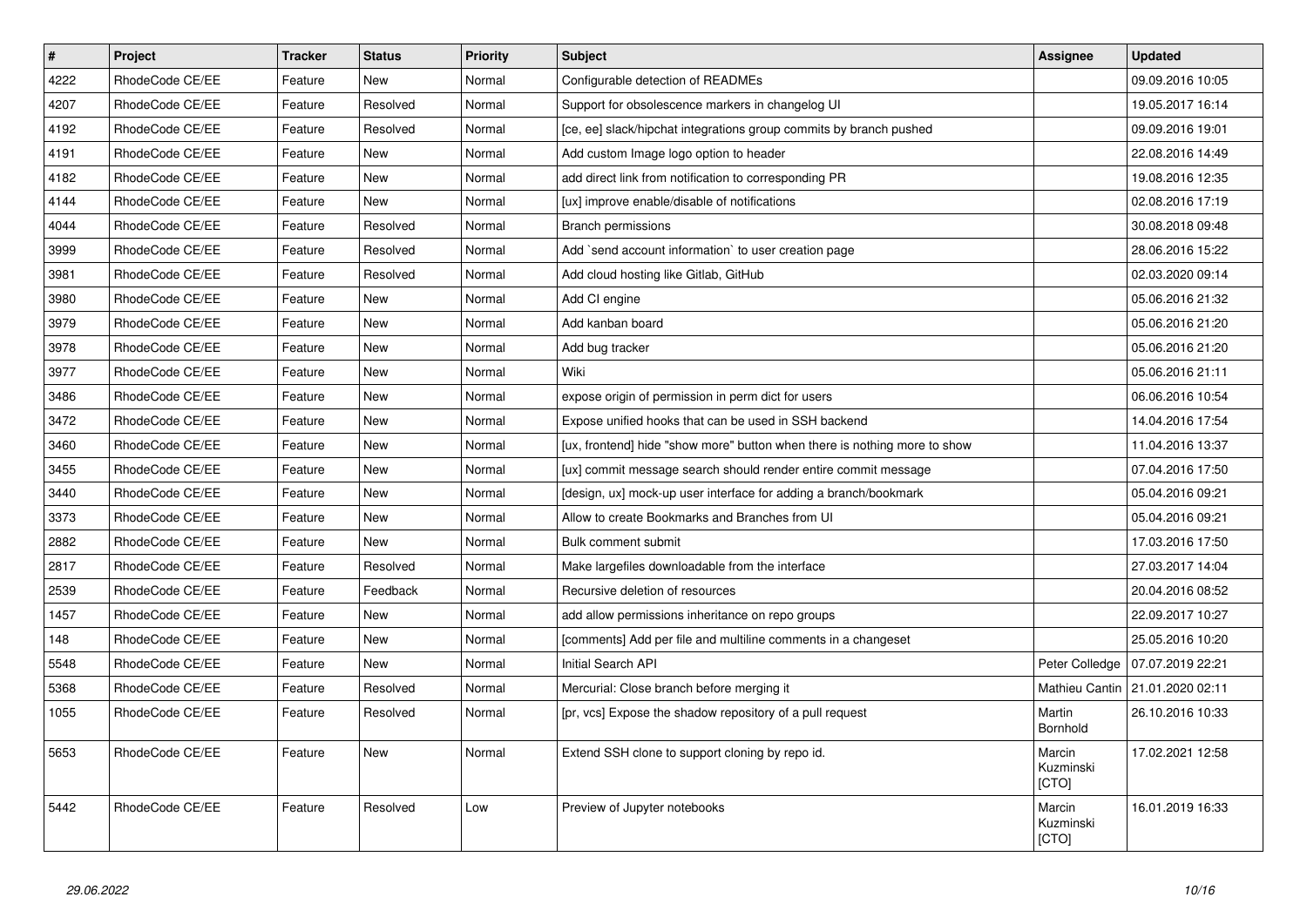| $\pmb{\#}$ | Project           | <b>Tracker</b> | <b>Status</b> | <b>Priority</b> | <b>Subject</b>                                                                                 | Assignee                       | <b>Updated</b>   |
|------------|-------------------|----------------|---------------|-----------------|------------------------------------------------------------------------------------------------|--------------------------------|------------------|
| 5441       | RhodeCode CE/EE   | Feature        | <b>New</b>    | Low             | Some files not parsed as XML files                                                             | Marcin<br>Kuzminski<br>[CTO]   | 12.06.2018 12:23 |
| 5382       | RhodeCode CE/EE   | Feature        | <b>New</b>    | Normal          | Support for repository aliases                                                                 | Marcin<br>Kuzminski<br>[CTO]   | 04.09.2017 15:17 |
| 4219       | RhodeCode CE/EE   | Feature        | Resolved      | Normal          | [ce, ee] Add mandatory reviewers for pull requests                                             | Marcin<br>Kuzminski<br>[CTO]   | 20.06.2017 15:23 |
| 4213       | RhodeCode CE/EE   | Feature        | <b>New</b>    | High            | Embed PostgreSQL database                                                                      | Marcin<br>Kuzminski<br>[CTO]   | 03.09.2016 23:45 |
| 4211       | RhodeCode CE/EE   | Feature        | Resolved      | Normal          | [ce, ee] increase webhook flexibility                                                          | Marcin<br>Kuzminski<br>[CTO]   | 20.06.2022 10:55 |
| 4193       | RhodeCode CE/EE   | Feature        | In Progress   | Normal          | Improve Filter Functionality in the Change Log                                                 | Marcin<br>Kuzminski<br>[CTO]   | 22.09.2017 10:25 |
| 4000       | RhodeCode CE/EE   | Feature        | <b>New</b>    | Normal          | Make compare more functional                                                                   | Marcin<br>Kuzminski<br>[CTO]   | 18.11.2017 19:11 |
| 5615       | RhodeCode CE/EE   | Feature        | Resolved      | Normal          | Misleading message in PR diff view "File was deleted in this version"                          | Daniel D                       | 23.04.2020 17:40 |
| 5602       | RhodeCode CE/EE   | Feature        | Resolved      | Normal          | Copy full path only copies partial                                                             | Daniel D                       | 30.03.2020 16:04 |
| 5581       | RhodeCode CE/EE   | Feature        | Resolved      | Normal          | expose `send_email` option in the HTTP API, for `comment_commit` and<br>`comment_pull_request` | Daniel D                       | 29.01.2020 11:46 |
| 4267       | RhodeCode CE/EE   | Feature        | Resolved      | Normal          | [ce, ee] jira tracker integration wildcard project key support                                 | Daniel D                       | 10.10.2016 20:13 |
| 4232       | RhodeCode CE/EE   | Feature        | New           | Normal          | [ce, ee, pr, compare] redo diffs, support side by side diffs, html diffs                       | Daniel D                       | 25.10.2016 15:40 |
| 4225       | RhodeCode CE/EE   | Feature        | Resolved      | Normal          | [ce, ee] repo group integrations cascade to child repo groups                                  | Daniel D                       | 14.09.2016 11:12 |
| 4183       | RhodeCode CE/EE   | Feature        | Resolved      | Normal          | Different roles for PR reviewers                                                               | Daniel D                       | 12.10.2020 23:13 |
| 4175       | RhodeCode CE/EE   | Feature        | Resolved      | Normal          | [ce, ee] repo group integrations                                                               | Daniel D                       | 16.08.2016 20:00 |
| 4157       | RhodeCode CE/EE   | Feature        | New           | Normal          | [integrations] Integrate with industry standard SW development tools                           | Daniel D                       | 08.08.2016 12:55 |
| 1131       | RhodeCode CE/EE   | Feature        | Resolved      | Normal          | Implement default reviewers for code review                                                    | Daniel D                       | 21.09.2016 18:28 |
| 4074       | RhodeCode CE/EE   | Feature        | <b>New</b>    | Normal          | Edit review comment                                                                            | <b>Bartłomiej</b><br>Wołyńczyk | 17.04.2018 21:51 |
| 5582       | RhodeCode Control | Feature        | New           | Normal          | Add the version number of a PR in the HTTP API                                                 |                                | 15.01.2020 10:45 |
| 5534       | RhodeCode Control | Feature        | New           | Normal          | extract/preload subcommand                                                                     |                                | 14.02.2019 14:45 |
| 5533       | RhodeCode Control | Feature        | In Progress   | Normal          | Support busybox tar                                                                            |                                | 09.02.2019 22:09 |
| 5591       | Documentation     | Support        | New           | Normal          | documentation typo                                                                             |                                | 04.02.2020 19:43 |
| 5529       | Documentation     | Support        | New           | Normal          | Documentation does not detail watched repositories                                             |                                | 07.02.2019 00:16 |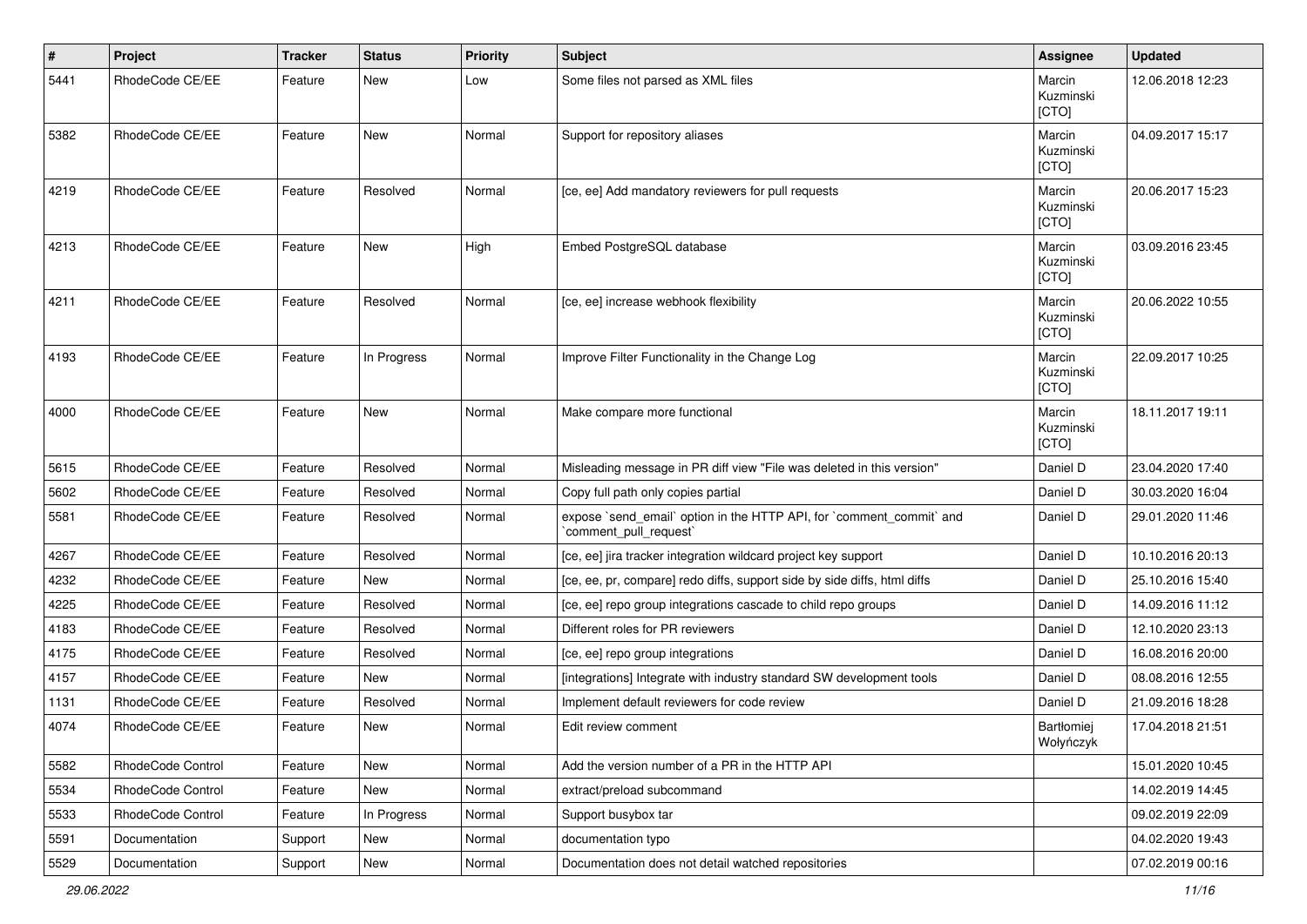| $\sharp$ | Project         | <b>Tracker</b> | <b>Status</b> | Priority | <b>Subject</b>                                                                                                                    | <b>Assignee</b> | <b>Updated</b>   |
|----------|-----------------|----------------|---------------|----------|-----------------------------------------------------------------------------------------------------------------------------------|-----------------|------------------|
| 5423     | Documentation   | Support        | Resolved      | Normal   | API-Documentation for Method "create repo group" faulty                                                                           |                 | 22.01.2018 16:23 |
| 5237     | Documentation   | Support        | <b>New</b>    | Normal   | documentation for DR                                                                                                              |                 | 06.03.2017 23:34 |
| 5677     | RhodeCode CE/EE | Support        | New           | Normal   | PR cross merge                                                                                                                    |                 | 28.01.2022 16:59 |
| 5639     | RhodeCode CE/EE | Support        | New           | High     | 500 Internal Server Error   The server has either erred  after importing Database<br>from backup                                  |                 | 22.11.2020 09:15 |
| 5618     | RhodeCode CE/EE | Support        | <b>New</b>    | Normal   | Getting HTTP 502 Bad Gateway when trying to push (or clone) on a slow network                                                     |                 | 27.05.2020 21:56 |
| 5609     | RhodeCode CE/EE | Support        | Resolved      | Normal   | Change git diff algorithm                                                                                                         |                 | 31.03.2020 22:08 |
| 5593     | RhodeCode CE/EE | Support        | <b>New</b>    | Normal   | SSH connections                                                                                                                   |                 | 17.02.2020 16:18 |
| 5554     | RhodeCode CE/EE | Support        | Resolved      | Normal   | How to increase number of commits shown in pagination on dashboard and<br>changelog                                               |                 | 21.01.2020 02:08 |
| 5546     | RhodeCode CE/EE | Support        | Resolved      | Normal   | experiments with mercurial 4.9                                                                                                    |                 | 26.03.2019 09:23 |
| 5544     | RhodeCode CE/EE | Support        | Resolved      | Normal   | Use of authentication token with LDAP account results in account lockout when max<br>bad password attempts are configured in LDAP |                 | 27.02.2019 10:09 |
| 5541     | RhodeCode CE/EE | Support        | <b>New</b>    | Normal   | <b>SVN Settings: Repository Patterns</b>                                                                                          |                 | 16.12.2019 15:35 |
| 5527     | RhodeCode CE/EE | Support        | New           | Normal   | API: expose human readable failure reason                                                                                         |                 | 30.01.2019 17:43 |
| 5503     | RhodeCode CE/EE | Support        | <b>New</b>    | Normal   | failed to upgrade to 4.13.3                                                                                                       |                 | 06.11.2018 18:28 |
| 5499     | RhodeCode CE/EE | Support        | <b>New</b>    | Normal   | ERROR [celery.worker.consumer.consumer] consumer: Cannot connect                                                                  |                 | 11.09.2018 08:39 |
| 5497     | RhodeCode CE/EE | Support        | New           | Normal   | hg push hangs                                                                                                                     |                 | 30.08.2018 22:15 |
| 5496     | RhodeCode CE/EE | Support        | New           | Normal   | database migration 4.11.6 mysql to 4.12.4 postgres                                                                                |                 | 27.08.2018 21:17 |
| 5495     | RhodeCode CE/EE | Support        | New           | Normal   | Idap to crowd users groups sync source                                                                                            |                 | 10.09.2018 22:09 |
| 5491     | RhodeCode CE/EE | Support        | <b>New</b>    | Urgent   | Upgrade RhodeCode Community + VCSSERVER from 4.10.4 to 4.12.4, pull request<br>stop working with reviewers                        |                 | 30.08.2018 09:47 |
| 5484     | RhodeCode CE/EE | Support        | <b>New</b>    | Normal   | Setting up ssh, remote hg not found                                                                                               |                 | 06.07.2018 23:41 |
| 5468     | RhodeCode CE/EE | Support        | <b>New</b>    | Normal   | Check logic for updating last commit for repository groups                                                                        |                 | 30.08.2018 09:47 |
| 5395     | RhodeCode CE/EE | Support        | Resolved      | Normal   | Svn protocols and performance                                                                                                     |                 | 04.04.2019 18:08 |
| 5394     | RhodeCode CE/EE | Support        | <b>New</b>    | Normal   | SVN to Git / Mercurial Migration                                                                                                  |                 | 03.10.2017 09:29 |
| 5375     | RhodeCode CE/EE | Support        | Resolved      | Normal   | How do I configure "Go to" to just search repository names?                                                                       |                 | 16.08.2017 18:00 |
| 5269     | RhodeCode CE/EE | Support        | New           | Normal   | Upgrade from RC EE 3.7.1 to RC EE 4.x                                                                                             |                 | 29.06.2017 19:36 |
| 5255     | RhodeCode CE/EE | Support        | New           | Normal   | I can't access issues created by me from mail                                                                                     |                 | 04.04.2017 11:28 |
| 4677     | RhodeCode CE/EE | Support        | Resolved      | High     | API get_repo_refs not working?                                                                                                    |                 | 19.12.2016 11:46 |
| 4303     | RhodeCode CE/EE | Support        | New           | Normal   | rhodecode instance                                                                                                                |                 | 08.11.2016 16:32 |
| 4252     | RhodeCode CE/EE | Support        | New           | Normal   | Backup & Recovery                                                                                                                 |                 | 07.10.2016 19:47 |
| 4227     | RhodeCode CE/EE | Support        | Resolved      | Normal   | VBScript files detected as text/plain - no syntax highlighting                                                                    |                 | 14.09.2016 22:38 |
| 4081     | RhodeCode CE/EE | Support        | Resolved      | Normal   | Receiving server 500 error when trying to clone repo from windows client using<br>eclipse                                         |                 | 12.07.2016 14:30 |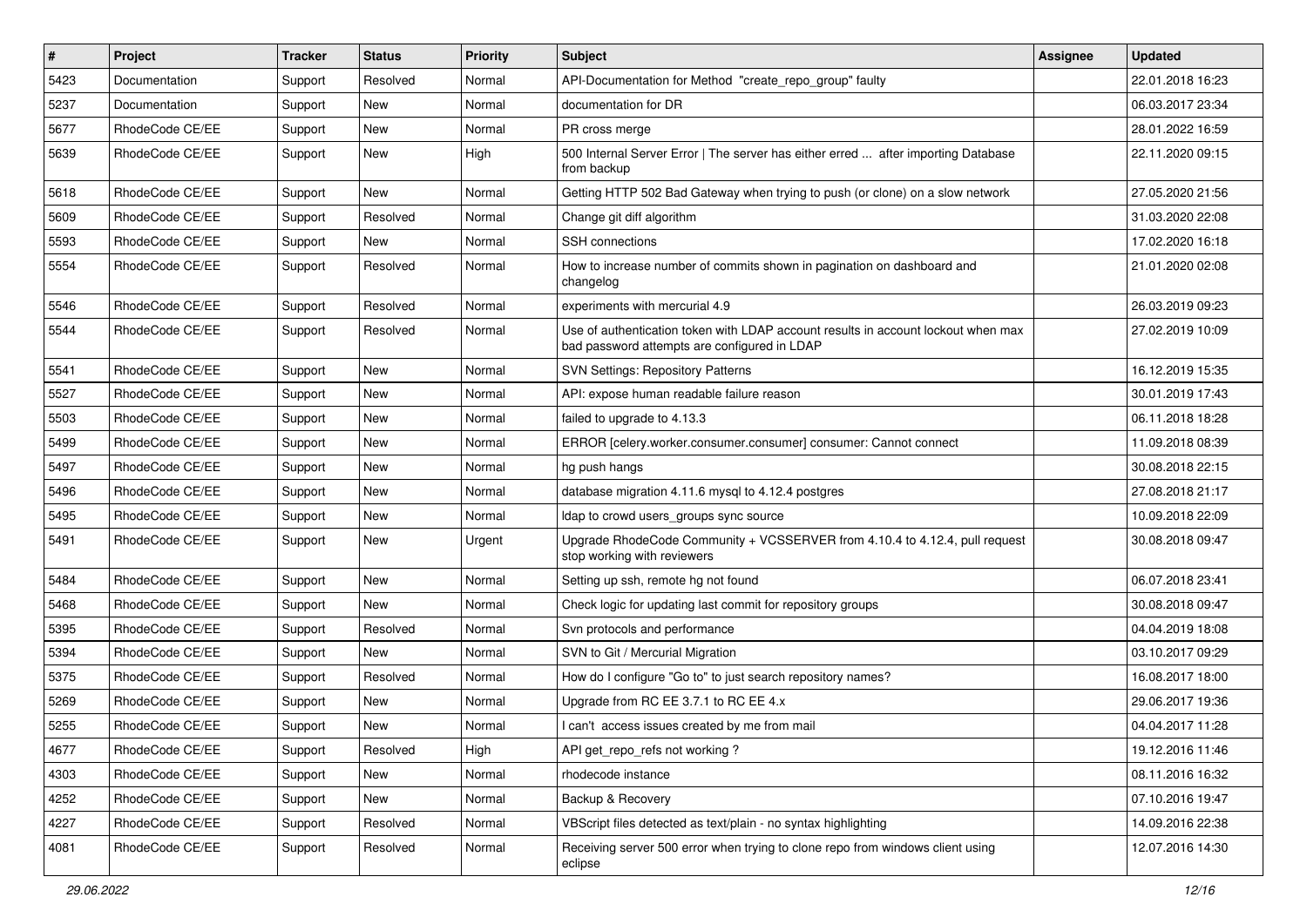| $\vert$ # | Project              | <b>Tracker</b> | <b>Status</b> | <b>Priority</b> | <b>Subject</b>                                                                           | <b>Assignee</b>     | <b>Updated</b>   |
|-----------|----------------------|----------------|---------------|-----------------|------------------------------------------------------------------------------------------|---------------------|------------------|
| 3967      | RhodeCode CE/EE      | Support        | In Progress   | Normal          | Server 500 error                                                                         |                     | 11.08.2016 13:39 |
| 3364      | RhodeCode CE/EE      | Support        | <b>New</b>    | High            | Allow Specifying the Commit Message for Pull Request Merges                              |                     | 17.04.2018 21:51 |
| 3332      | RhodeCode CE/EE      | Support        | New           | Normal          | LDAP settings page: Add button "test connection"                                         |                     | 17.03.2016 10:23 |
| 5516      | RhodeCode CE/EE      | Support        | Resolved      | High            | Cannot log into RhodeCode                                                                | Thierry<br>Wynsdau  | 28.05.2020 20:28 |
| 4244      | RhodeCode CE/EE      | Support        | Resolved      | Normal          | mod_dav_svn template error when using auth_realm with spaces in it                       | Martin<br>Bornhold  | 28.09.2016 12:07 |
| 4243      | RhodeCode CE/EE      | Support        | Resolved      | High            | Gist visibility update?                                                                  | Martin<br>Bornhold  | 27.09.2016 06:40 |
| 4269      | RhodeCode CE/EE      | Support        | Resolved      | Normal          | Allow flash messages to be permanently surpressed                                        | Marcin Lulek        | 14.10.2016 12:46 |
| 5408      | Documentation        | Task           | Resolved      | Low             | Upate nginx documentation for non standard SSL port                                      |                     | 12.07.2018 23:21 |
| 737       | Documentation        | Task           | New           | Normal          | What is an extra field and how do you add it?                                            |                     | 01.07.2016 14:15 |
| 3093      | Documentation        | Task           | <b>New</b>    | Normal          | [API] - update hg/git update pr API. Auto updates PR on push                             | <b>Brian Butler</b> | 01.07.2016 14:15 |
| 3092      | Documentation        | Task           | New           | Normal          | [RCE, ini] - doc available settings + check tender with Gemalto hacks                    | <b>Brian Butler</b> | 01.07.2016 14:15 |
| 682       | Documentation        | Task           | New           | Normal          | Error Msg guide                                                                          | <b>Brian Butler</b> | 01.07.2016 14:15 |
| 4052      | RhodeCode Appenlight | Task           | New           | Normal          | release fixes                                                                            | <b>Marcin Lulek</b> | 29.06.2016 12:14 |
| 5537      | RhodeCode CE/EE      | Task           | Resolved      | Normal          | Add owner to create_pull_request API                                                     |                     | 28.02.2019 13:52 |
| 5404      | RhodeCode CE/EE      | Task           | <b>New</b>    | Normal          | Add an option to detach review rules when deleting an user                               |                     | 22.11.2017 11:23 |
| 5400      | RhodeCode CE/EE      | Task           | New           | Normal          | User group - subgroup support                                                            |                     | 06.11.2017 22:00 |
| 5391      | RhodeCode CE/EE      | Task           | Resolved      | High            | Secure Email change                                                                      |                     | 17.04.2018 21:50 |
| 5343      | RhodeCode CE/EE      | Task           | Resolved      | Normal          | SSH key management and SSH support                                                       |                     | 18.08.2017 23:50 |
| 5265      | RhodeCode CE/EE      | Task           | Resolved      | Normal          | Enable phases support                                                                    |                     | 11.05.2017 11:10 |
| 5235      | RhodeCode CE/EE      | Task           | Resolved      | Normal          | relative image support                                                                   |                     | 10.03.2017 23:37 |
| 5229      | RhodeCode CE/EE      | Task           | Resolved      | Normal          | add support for https://clipboardjs.com/                                                 |                     | 21.01.2020 02:19 |
| 5225      | RhodeCode CE/EE      | Task           | Resolved      | Normal          | add tag of author/contribitor to comments                                                |                     | 11.05.2017 11:10 |
| 5221      | RhodeCode CE/EE      | Task           | Resolved      | Normal          | Missing comment type in emails                                                           |                     | 19.02.2017 21:46 |
| 5207      | RhodeCode CE/EE      | Task           | Resolved      | Low             | Release 4.6.1                                                                            |                     | 13.02.2017 18:04 |
| 5203      | RhodeCode CE/EE      | Task           | Resolved      | Normal          | optimise large repos speed                                                               |                     | 08.09.2017 16:10 |
| 5202      | RhodeCode CE/EE      | Task           | Resolved      | Normal          | run git gc and git repack on GIT repos when we have a scheduler via celery in<br>pyramid |                     | 04.12.2017 20:49 |
| 5201      | RhodeCode CE/EE      | Task           | Resolved      | Normal          | API: implement describe-methods                                                          |                     | 13.02.2017 15:57 |
| 5200      | RhodeCode CE/EE      | Task           | New           | Normal          | investigate search improvements                                                          |                     | 16.12.2019 16:04 |
| 5198      | RhodeCode CE/EE      | Task           | Resolved      | Normal          | remove pyro4 from enterprise                                                             |                     | 07.02.2017 19:28 |
| 5184      | RhodeCode CE/EE      | Task           | Resolved      | Normal          | bump pyramid to 1.7.X                                                                    |                     | 06.02.2017 21:50 |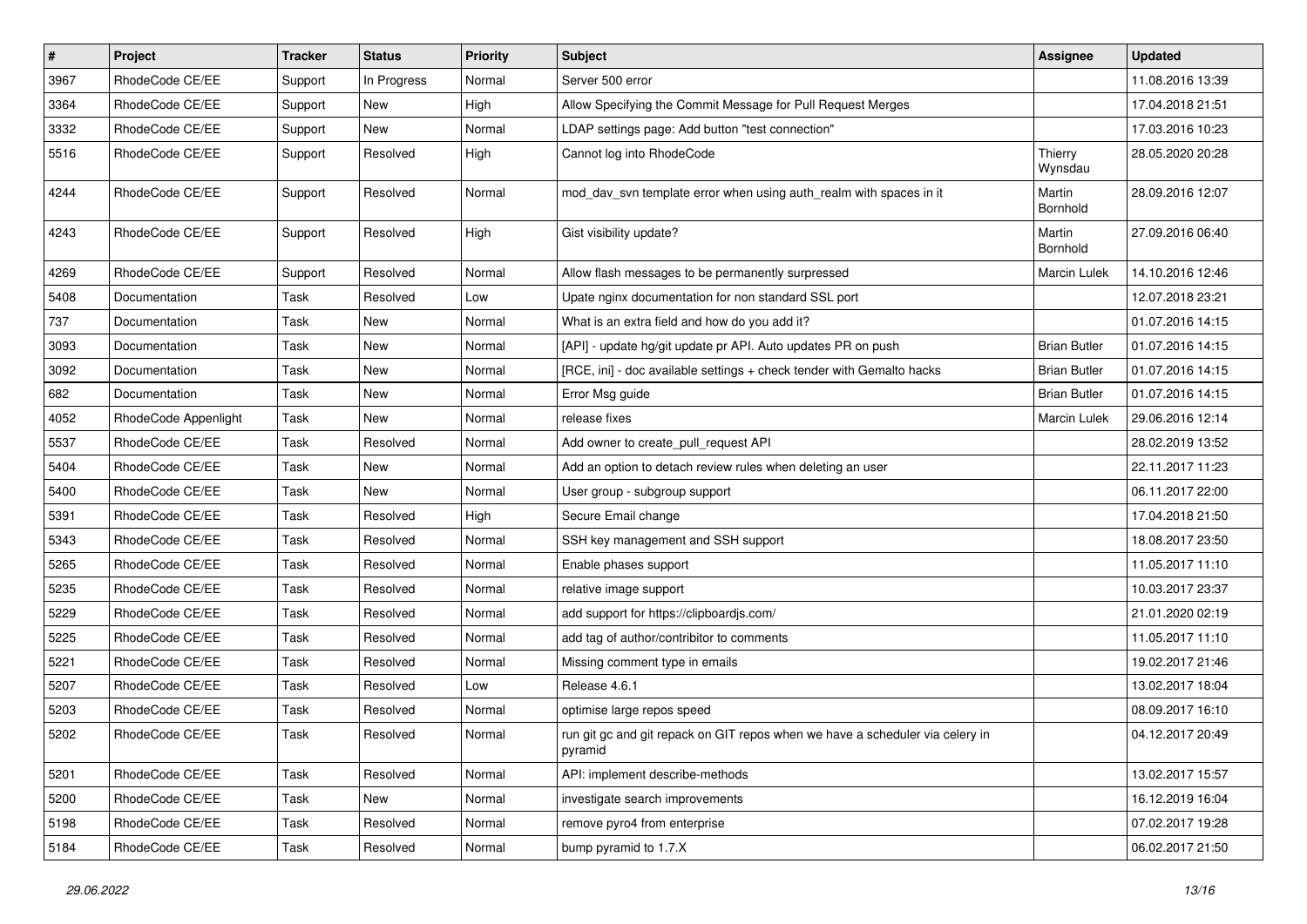| $\pmb{\#}$ | <b>Project</b>  | <b>Tracker</b> | <b>Status</b> | <b>Priority</b> | <b>Subject</b>                                                                                        | Assignee           | <b>Updated</b>   |
|------------|-----------------|----------------|---------------|-----------------|-------------------------------------------------------------------------------------------------------|--------------------|------------------|
| 4678       | RhodeCode CE/EE | Task           | Resolved      | Normal          | Release 4.5.2                                                                                         |                    | 19.12.2016 17:32 |
| 4669       | RhodeCode CE/EE | Task           | <b>New</b>    | Normal          | disable pytest sugar on nix-build                                                                     |                    | 01.12.2016 12:52 |
| 4666       | RhodeCode CE/EE | Task           | Resolved      | Normal          | Bump git and mercurial to latest versions                                                             |                    | 02.12.2016 19:01 |
| 4312       | RhodeCode CE/EE | Task           | <b>New</b>    | Normal          | Storage location changes                                                                              |                    | 11.07.2017 13:31 |
| 4305       | RhodeCode CE/EE | Task           | Resolved      | Normal          | Meta-tagging could be excluded from limit                                                             |                    | 09.11.2016 19:27 |
| 4299       | RhodeCode CE/EE | Task           | <b>New</b>    | Normal          | TEMPLATE repo groups                                                                                  |                    | 22.09.2017 10:26 |
| 4290       | RhodeCode CE/EE | Task           | New           | Normal          | Allow to transplant the review status to merged commits                                               |                    | 17.04.2018 21:50 |
| 4283       | RhodeCode CE/EE | Task           | Resolved      | Normal          | bump whoosh to 2.7.4 release                                                                          |                    | 13.12.2016 21:08 |
| 4235       | RhodeCode CE/EE | Task           | Resolved      | High            | Support GIT LFS server                                                                                |                    | 23.03.2017 17:24 |
| 4216       | RhodeCode CE/EE | Task           | New           | Normal          | [ux, renderers] implement consistent rendering for text fields                                        |                    | 06.09.2016 11:46 |
| 4169       | RhodeCode CE/EE | Task           | Resolved      | Normal          | re-architecture celery support                                                                        |                    | 17.11.2017 19:21 |
| 4163       | RhodeCode CE/EE | Task           | New           | Normal          | [ce, ee] celery refactor + upgrade                                                                    |                    | 15.08.2016 12:32 |
| 4151       | RhodeCode CE/EE | Task           | Resolved      | Normal          | [packaging] Subversion to current 1.9.X                                                               |                    | 09.09.2016 10:18 |
| 4140       | RhodeCode CE/EE | Task           | Resolved      | Normal          | Check middleware chain status, and Verify that special middleware is catching<br>exceptions correctly |                    | 23.08.2016 12:13 |
| 4108       | RhodeCode CE/EE | Task           | Resolved      | Normal          | Release 4.2.2                                                                                         |                    | 14.10.2016 13:08 |
| 4051       | RhodeCode CE/EE | Task           | New           | Normal          | [ux, renderering] Consistent formatting on text fields.                                               |                    | 22.09.2017 10:27 |
| 4045       | RhodeCode CE/EE | Task           | <b>New</b>    | Normal          | File permissions                                                                                      |                    | 17.04.2018 21:49 |
| 4003       | RhodeCode CE/EE | Task           | Resolved      | Normal          | User personal repository groups improvements                                                          |                    | 07.11.2016 16:12 |
| 3504       | RhodeCode CE/EE | Task           | In Progress   | Normal          | [routing] Move static assets under a common prefix                                                    |                    | 19.07.2016 12:27 |
| 3484       | RhodeCode CE/EE | Task           | New           | Normal          | oauth: reduce required permissions for 3rd party                                                      |                    | 13.04.2016 12:33 |
| 3377       | RhodeCode CE/EE | Task           | <b>New</b>    | Normal          | extra fields types extensions                                                                         |                    | 24.03.2016 15:23 |
| 3376       | RhodeCode CE/EE | Task           | <b>New</b>    | Normal          | Repo action plugins                                                                                   |                    | 24.03.2016 15:21 |
| 3362       | RhodeCode CE/EE | Task           | <b>New</b>    | Normal          | auth-plugins, indicate visually that plugin is turned on but NOT enabled                              |                    | 22.03.2016 19:03 |
| 3261       | RhodeCode CE/EE | Task           | New           | Normal          | mousetrap.js bump to latest 1.5.X version                                                             |                    | 17.03.2016 12:52 |
| 3260       | RhodeCode CE/EE | Task           | New           | Normal          | api: expose get repo node method                                                                      |                    | 17.03.2016 12:56 |
| 3239       | RhodeCode CE/EE | Task           | Resolved      | Normal          | Catch all route for repo page or repo group page is always executing checks for<br>every page         |                    | 21.04.2016 11:30 |
| 2944       | RhodeCode CE/EE | Task           | <b>New</b>    | Normal          | Bump gunicorn to 19.4 version                                                                         |                    | 17.03.2016 12:58 |
| 2844       | RhodeCode CE/EE | Task           | <b>New</b>    | Normal          | Update Bcrypt to a maintained version                                                                 |                    | 17.02.2018 20:37 |
| 2744       | RhodeCode CE/EE | Task           | Resolved      | Normal          | Deprecating Internet Explorer                                                                         |                    | 06.07.2016 12:04 |
| 4251       | RhodeCode CE/EE | Task           | Feedback      | High            | [customer] Pull request with subrepos                                                                 | Martin<br>Bornhold | 10.11.2016 17:52 |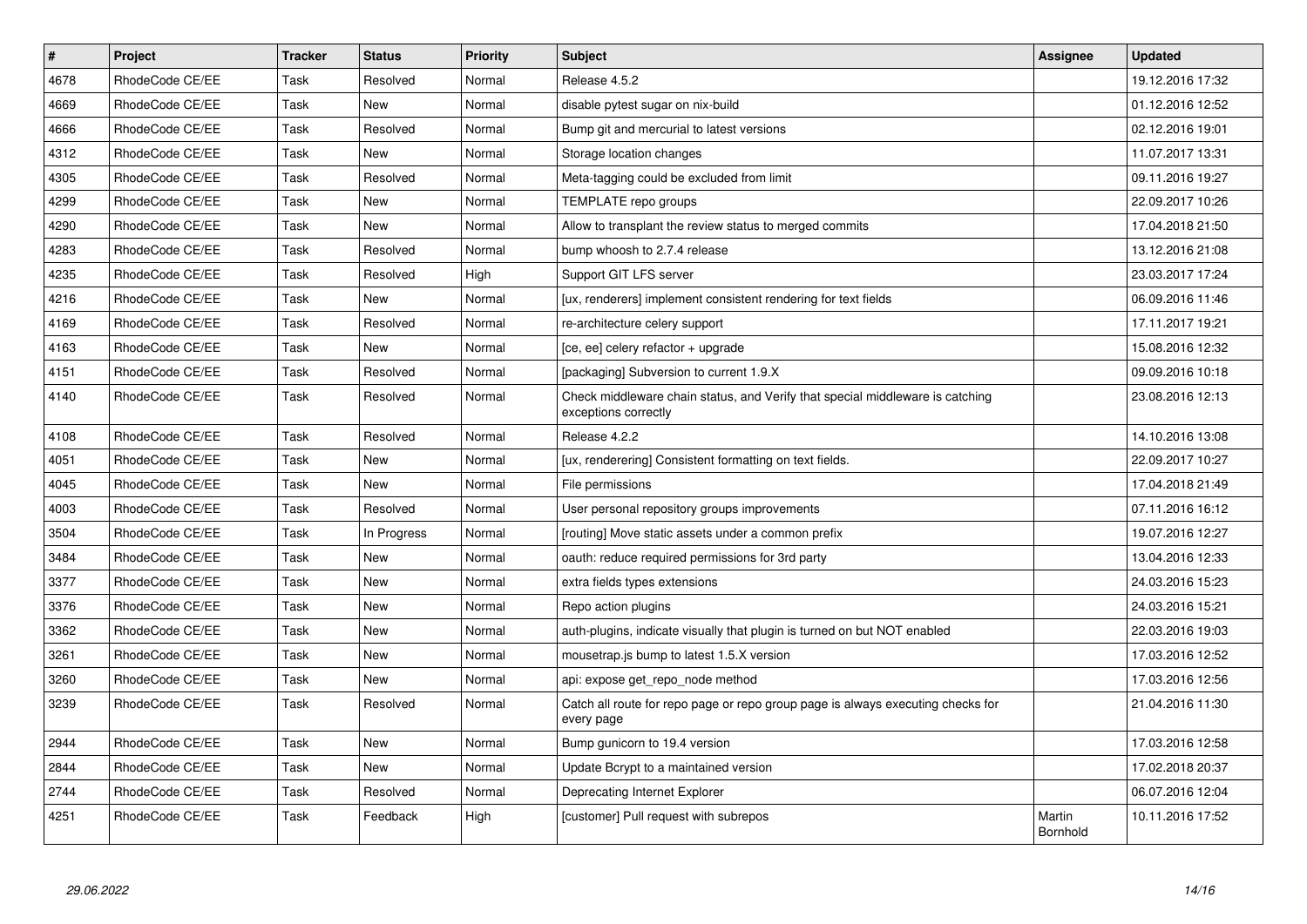| $\vert$ # | Project         | <b>Tracker</b> | <b>Status</b> | <b>Priority</b> | <b>Subject</b>                                                                                       | Assignee                            | <b>Updated</b>   |
|-----------|-----------------|----------------|---------------|-----------------|------------------------------------------------------------------------------------------------------|-------------------------------------|------------------|
| 4237      | RhodeCode CE/EE | Task           | Resolved      | Normal          | Enable HTTP support                                                                                  | Martin<br>Bornhold                  | 12.10.2016 11:51 |
| 4203      | RhodeCode CE/EE | Task           | Resolved      | Normal          | Get rid of svn.proxy.parent_path_root, and replace it with reading storage location<br>from Database | Martin<br>Bornhold                  | 22.09.2016 14:31 |
| 4234      | RhodeCode CE/EE | Task           | <b>New</b>    | Normal          | prepare and test RhodeCode VM image for AWS                                                          | Marcin Lulek                        | 11.07.2017 13:32 |
| 5386      | RhodeCode CE/EE | Task           | Resolved      | Normal          | Increase security for Email Change                                                                   | Marcin<br>Kuzminski<br>[CTO]        | 17.02.2018 17:29 |
| 5150      | RhodeCode CE/EE | Task           | Resolved      | Normal          | Password reset promts in my account should be hidden in accounts that are not of<br>type rhodecode   | Marcin<br>Kuzminski<br>[CTO]        | 02.01.2017 16:34 |
| 4670      | RhodeCode CE/EE | Task           | Resolved      | Normal          | Release 4.5.1                                                                                        | Marcin<br>Kuzminski<br>[CTO]        | 06.12.2016 21:13 |
| 4297      | RhodeCode CE/EE | Task           | Resolved      | Normal          | redo the my-pull-requests page to use the datagrid                                                   | Marcin<br>Kuzminski<br><b>[CTO]</b> | 01.11.2016 09:31 |
| 4282      | RhodeCode CE/EE | <b>Task</b>    | Resolved      | Normal          | Add inode limit together with disk usage                                                             | Marcin<br>Kuzminski<br>[CTO]        | 19.10.2016 12:18 |
| 4281      | RhodeCode CE/EE | Task           | Resolved      | Normal          | Fix docs on To `increase database performance`                                                       | Marcin<br>Kuzminski<br>[CTO]        | 18.10.2016 16:39 |
| 4245      | RhodeCode CE/EE | Task           | Resolved      | Normal          | Convert control command to use http mode by default                                                  | Marcin<br>Kuzminski<br>[CTO]        | 14.10.2016 16:13 |
| 3556      | RhodeCode CE/EE | <b>Task</b>    | Resolved      | Normal          | Disable and rename initial repo scan flag                                                            | Marcin<br>Kuzminski<br>[CTO]        | 22.04.2016 14:33 |
| 3454      | RhodeCode CE/EE | Task           | Feedback      | Normal          | [ce/ee] visually differentiate the two editions                                                      | Marcin<br>Kuzminski<br><b>[CTO]</b> | 10.08.2016 03:30 |
| 4194      | RhodeCode CE/EE | <b>Task</b>    | Resolved      | Normal          | move svn http backend out of labs into a real VCS settings                                           | Lisa Quatmann                       | 14.09.2016 23:16 |
| 4153      | RhodeCode CE/EE | Task           | Resolved      | Normal          | Optimize readme fetching by changing the system of readme detection                                  | Johannes<br>Bornhold                | 09.09.2016 10:17 |
| 4311      | RhodeCode CE/EE | Task           | Resolved      | Normal          | Diffs feedback                                                                                       | Daniel D                            | 26.11.2016 14:10 |
| 4289      | RhodeCode CE/EE | Task           | <b>New</b>    | Low             | [ce, ee] clean up pygments lexer functions + handling                                                | Daniel D                            | 21.10.2016 14:44 |
| 4288      | RhodeCode CE/EE | Task           | Resolved      | Normal          | [ce, ee] unify controllers that use diffs                                                            | Daniel D                            | 02.08.2017 11:41 |
| 4259      | RhodeCode CE/EE | Task           | Resolved      | Low             | Events, create post-create-user event                                                                | Daniel D                            | 30.01.2017 20:11 |
| 4246      | RhodeCode CE/EE | Task           | New           | Normal          | [ce, ee, vcs, git] add tests for annotated git tags                                                  | Daniel D                            | 13.02.2018 18:03 |